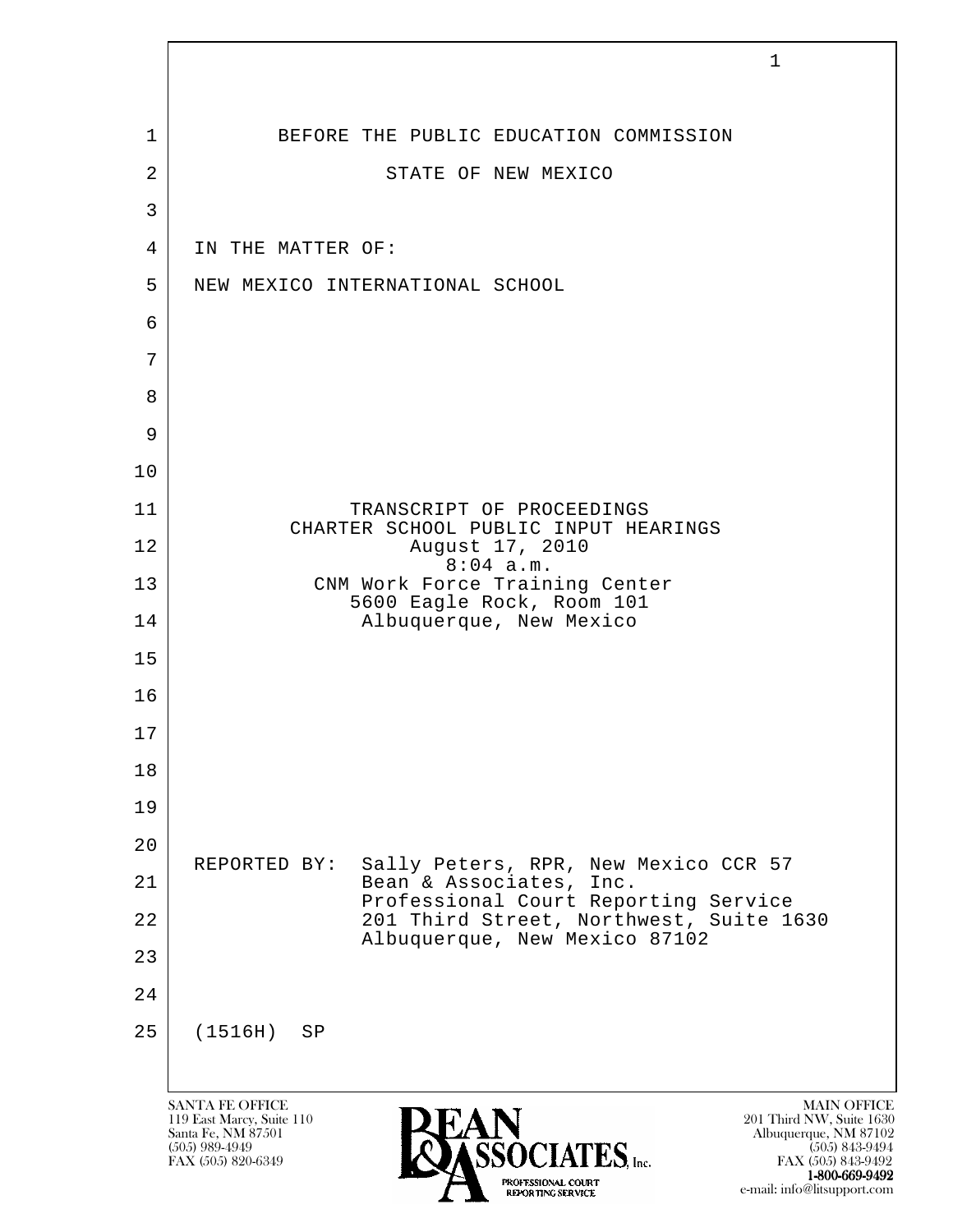| $\mathbf 1$    | A P P E A R A N C E S                                                                    |                                                                         |
|----------------|------------------------------------------------------------------------------------------|-------------------------------------------------------------------------|
| $\overline{2}$ | COMMISSIONERS:                                                                           |                                                                         |
| 3              | MR. ANDREW GARRISON, Chair                                                               |                                                                         |
| 4              | MS. CAROLINE SHEARMAN, Vice Chair<br>MR. EUGENE GANT, Secretary                          |                                                                         |
| 5              | MS. KATHRYN KRIVITZKY<br>MR. VINCE BERGMAN                                               |                                                                         |
| 6              | MS. MILLIE POGNA<br>STAFF:                                                               |                                                                         |
| 7              |                                                                                          |                                                                         |
| 8              | DR. DON DURAN<br>MR. SAM OBENSHAIN<br>MR. MICHAEL C DE BACA                              |                                                                         |
| 9              | MR. RUDOLPH ARNOLD, Attorney for PED<br>MS. MARJORIE GILLESPIE                           |                                                                         |
| 10             | MS. CORINA CHAVEZ<br>MS. KAREN EHLERT                                                    |                                                                         |
| 11             |                                                                                          |                                                                         |
| 12             |                                                                                          |                                                                         |
| 13             |                                                                                          |                                                                         |
| 14             |                                                                                          |                                                                         |
| 15             |                                                                                          |                                                                         |
| 16             |                                                                                          |                                                                         |
| 17             |                                                                                          |                                                                         |
| 18             |                                                                                          |                                                                         |
| 19             |                                                                                          |                                                                         |
| 20             |                                                                                          |                                                                         |
| 21             |                                                                                          |                                                                         |
| 22             |                                                                                          |                                                                         |
| 23             |                                                                                          |                                                                         |
| 24             |                                                                                          |                                                                         |
| 25             |                                                                                          |                                                                         |
|                |                                                                                          |                                                                         |
|                | <b>SANTA FE OFFICE</b><br><b>PEAN</b><br>119 East Marcy, Suite 110<br>Santa Fe, NM 87501 | <b>MAIN OFFICE</b><br>201 Third NW, Suite 1630<br>Albuquerque, NM 87102 |

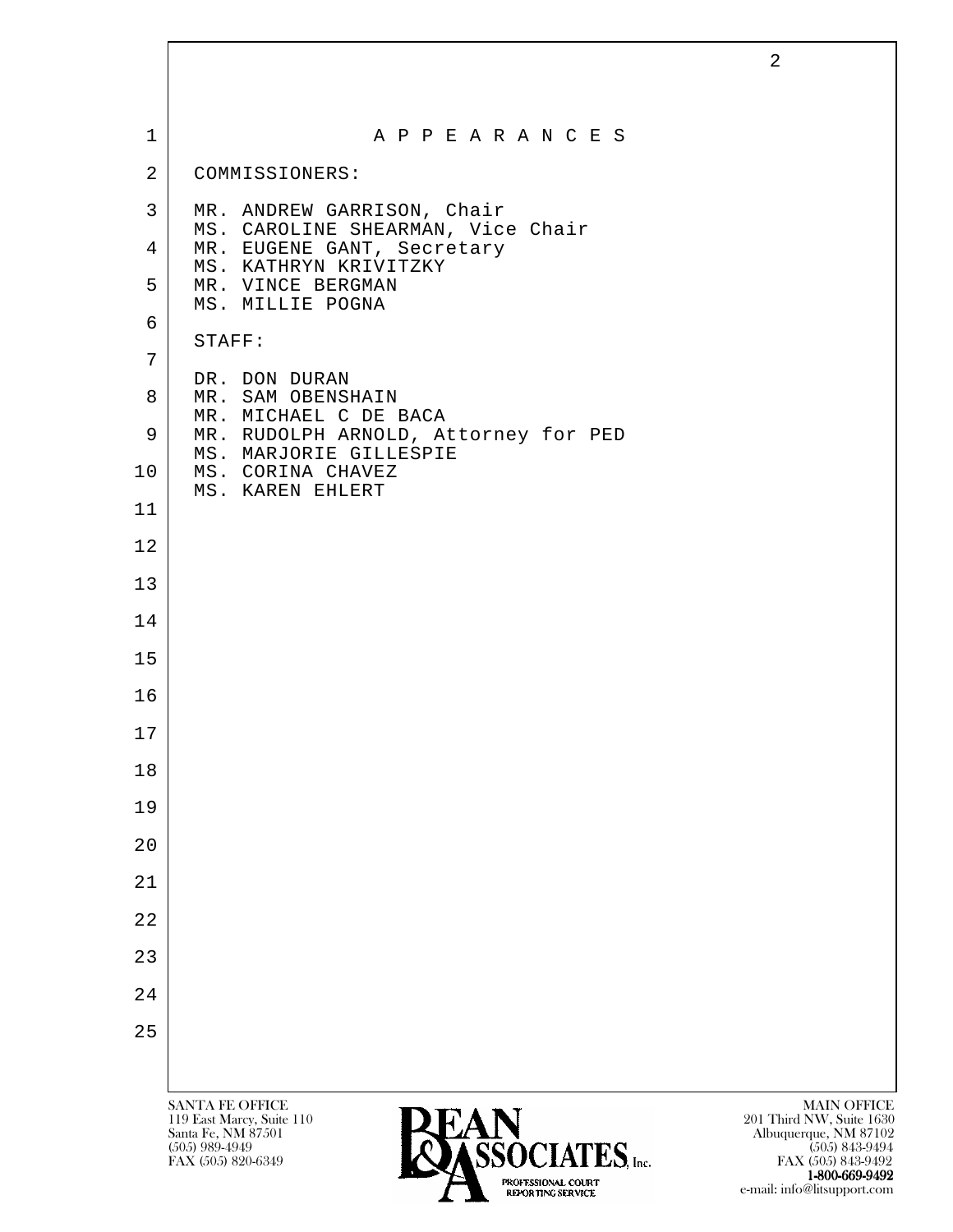l 1 CHAIR GARRISON: I want to call this 2 meeting to order, the Public Education Commission 3 charter school public input hearing, August 17, 4 2010. We will begin with roll call. 5 MR. GANT: Commissioner Pogna. 6 MS. POGNA: Here. 7 | MR. GANT: Commissioner Krivitzky. 8 | MS. KRIVITZKY: Here. 9 MR. GANT: Commissioner Gant is here. 10 Commissioner Bergman. 11 MR. BERGMAN: Here. 12 MR. GANT: Commissioner Shearman. 13 MS. SHEARMAN: Yes, here. 14 MR. GANT: Commissioner Garrison. 15 CHAIR GARRISON: I am here. 16 MR. GANT: The following commissioners are 17 missing: Commissioners Lopez, Price, Smith, and 18 Carr. 19 CHAIR GARRISON: Thank you, Commissioner 20 Gant. 21 | Let's all stand for the Pledge of 22 Allegiance and the salute to the New Mexico flag. 23 (Pledge of Allegiance and Salute to the 24 New Mexico Flag.) 25 CHAIR GARRISON: Good morning, everybody.

119 East Marcy, Suite 110<br>Santa Fe, NM 87501

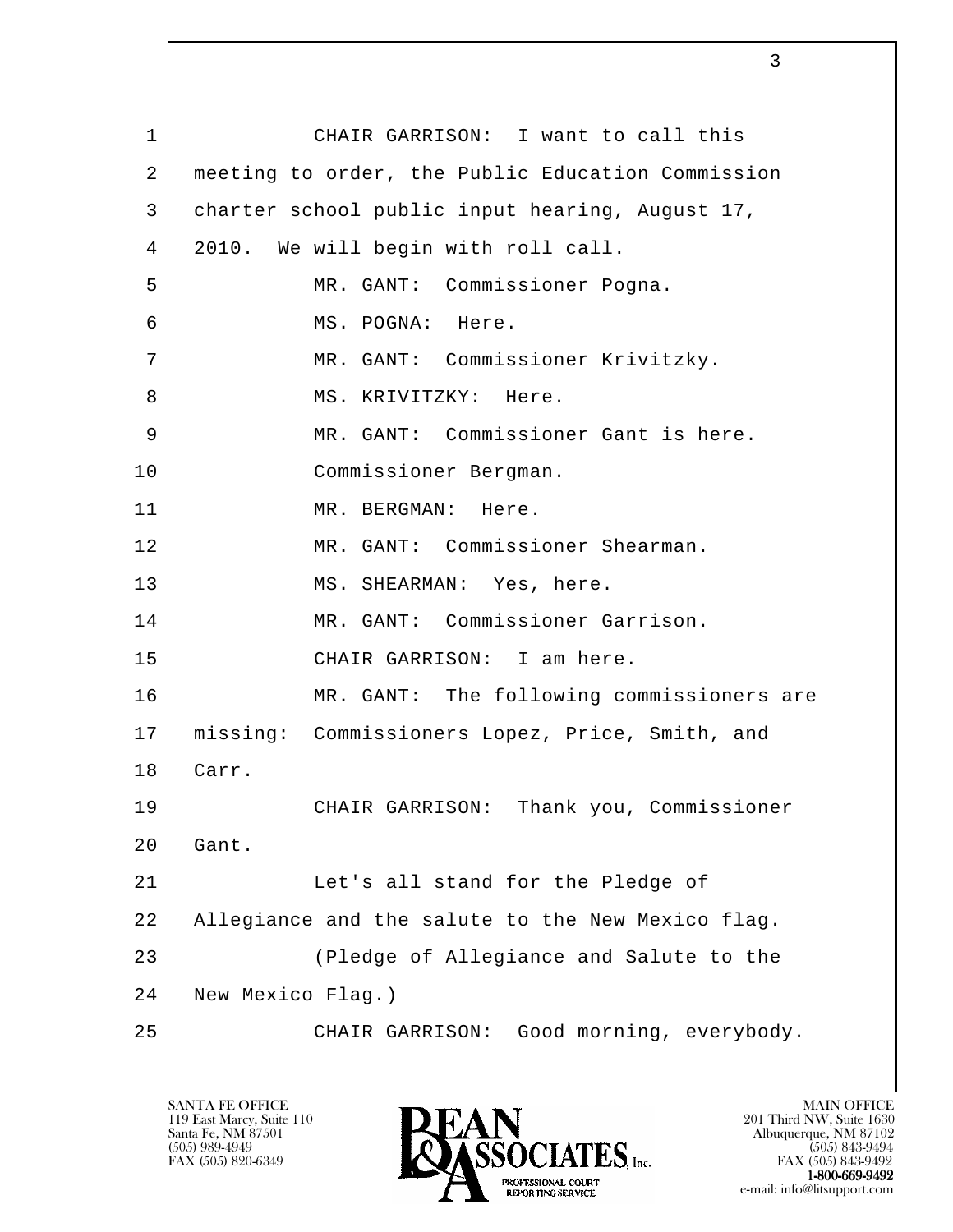1 | The purpose of this hearing is to submit both 2 written and oral input on the proposed charters. In 3 accordance with the Charter Schools Act, the 4 commission shall receive applications for initial 5 chartering and renewals of charters for charter 6 schools that want to be chartered by the state and 7 approve or disapprove those charter applications.

8 In addition the Charter Schools Act states 9 that the chartering authority shall hold at least 10 one public hearing in the school district in which 11 the charter school is proposed to be located to 12 obtain information and community input to assist in 13 its decision whether to grant a charter school 14 application. Community input may include written or 15 oral comments in favor of, or in opposition to, the 16 application from the applicant, the local community, 17 and for state chartered schools, the local school 18 board and school district in whose geographic 19 boundaries the charter school is proposed to be 20 located.

l 21 The applicant at this time will be the New 22 Mexico International School. At this time we would 23 | like to hear from the applicant. If I could have 24 the International School come up to the front table 25 | here and add chairs if necessary.

119 East Marcy, Suite 110<br>Santa Fe, NM 87501



FAX (505) 843-9492 e-mail: info@litsupport.com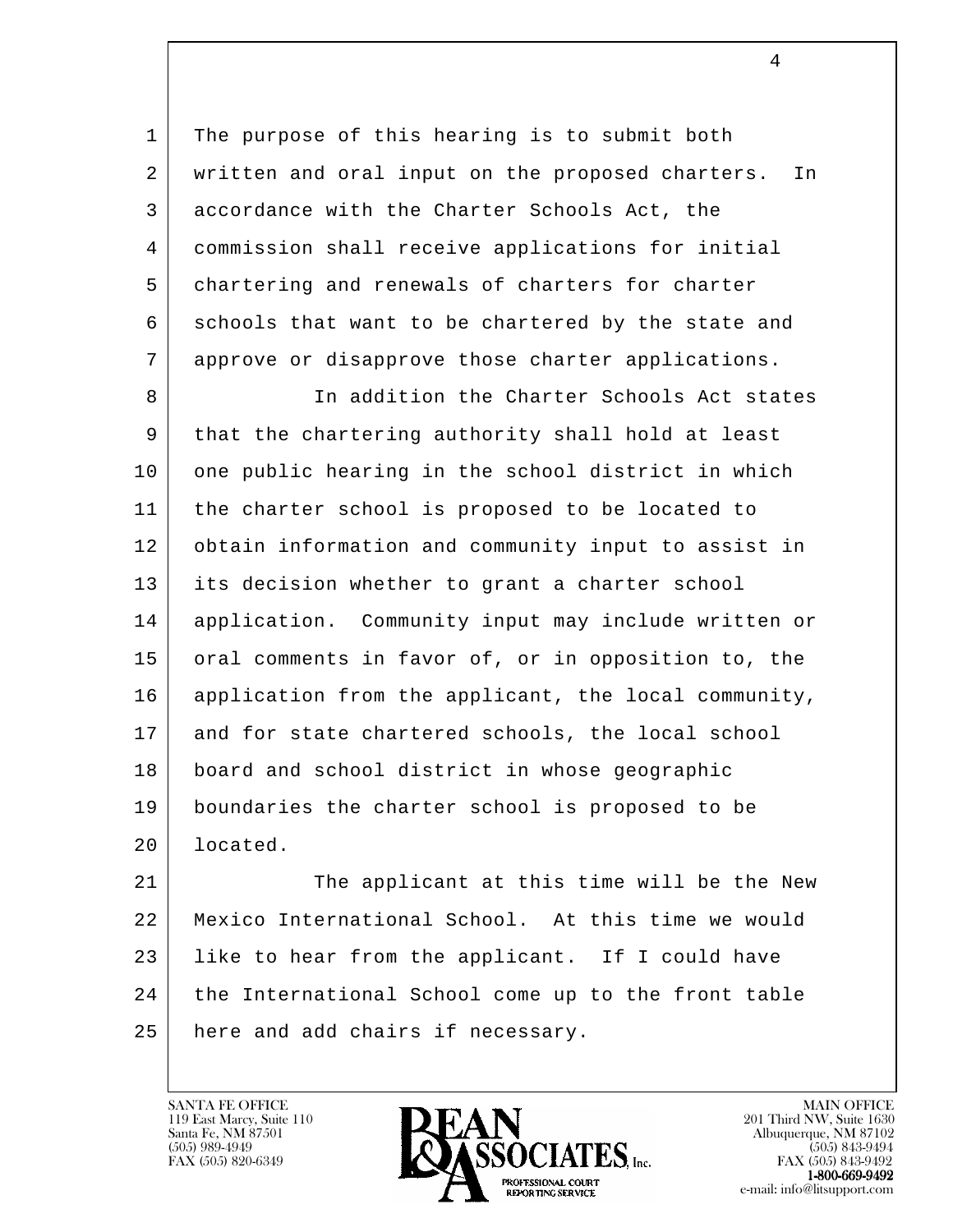l 1 | And for the record, I would like, please 2 state the name of the school, the names of the 3 founders of the school, the proposed grade levels to 4 be served, and membership projection of the school. 5 And when you give names, if it's a unique spelling, 6 please spell it out for the record, and then also 7 sign your names on that piece of paper at the end 8 there, at your convenience. And if you need me to 9 repeat anything, please ask. 10 MR. PAGÁN: Good morning. My name is 11 Carlos Pagán. I am the lead organizer for the New 12 Mexico International School. I am also an assistant 13 professor at UNM in the department of educational 14 leadership and organizational learning. 15 With me today I have two other members of 16 the planning group that's put this charter together, 17 and I would like to ask them to introduce 18 | themselves. 19 MS. BUCHANAN: Good morning. I am Louella 20 Buchanan, and I am a retired teacher and I am 21 working with the board with the International 22 School. 23 | MR. VIGIL: Good morning, my name is 24 Michael Vigil. I am the chief financial officer for 25 the New Mexico Coalition for Charter Schools. I am

5

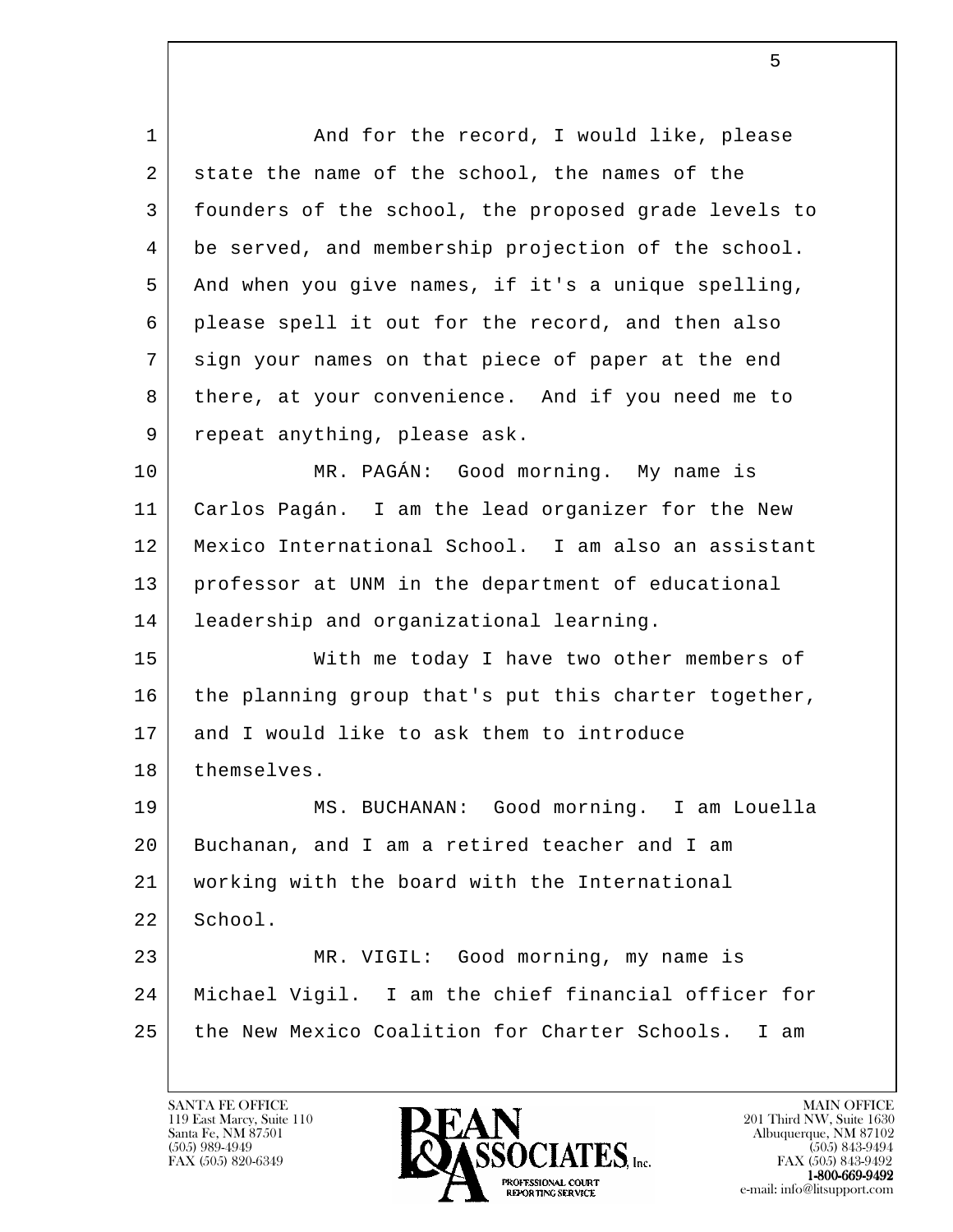1 also the former superintendent for business, the 2 chief financial officer for the Albuquerque Public 3 School District.

 4 MR. PAGÁN: There are three other members 5 of our planning group that could not be here this 6 morning. I don't see them. Dr. Chad Redwing, the 7 former executive director of Cottonwood Classical 8 Preparatory School. Dr. Nicole Montague, she is a 9 first grade teacher and a former assistant professor 10 at Texas A & M University, and Mr. Eduardo Chavez, 11 Corrales real estate agent and member of the 12 community.

13 The proposed school, the New Mexico 14 International School, is a K-5 elementary school, 15 with a projected total enrollment of 240 students.

l 16 CHAIR GARRISON: Thank you. We will now 17 | request that you state for the record a brief 18 description of the school, the reasons you believe 19 the school will benefit the children and citizens of 20 this community, and any other information you would 21 like the commission to know about your application. 22 You have 15 minutes, so please be as precise as you 23 can during this time. You may now begin. 24 MR. PAGÁN: Thank you. Well, good morning

25 again. We would like to share a little bit of a

119 East Marcy, Suite 110<br>Santa Fe, NM 87501

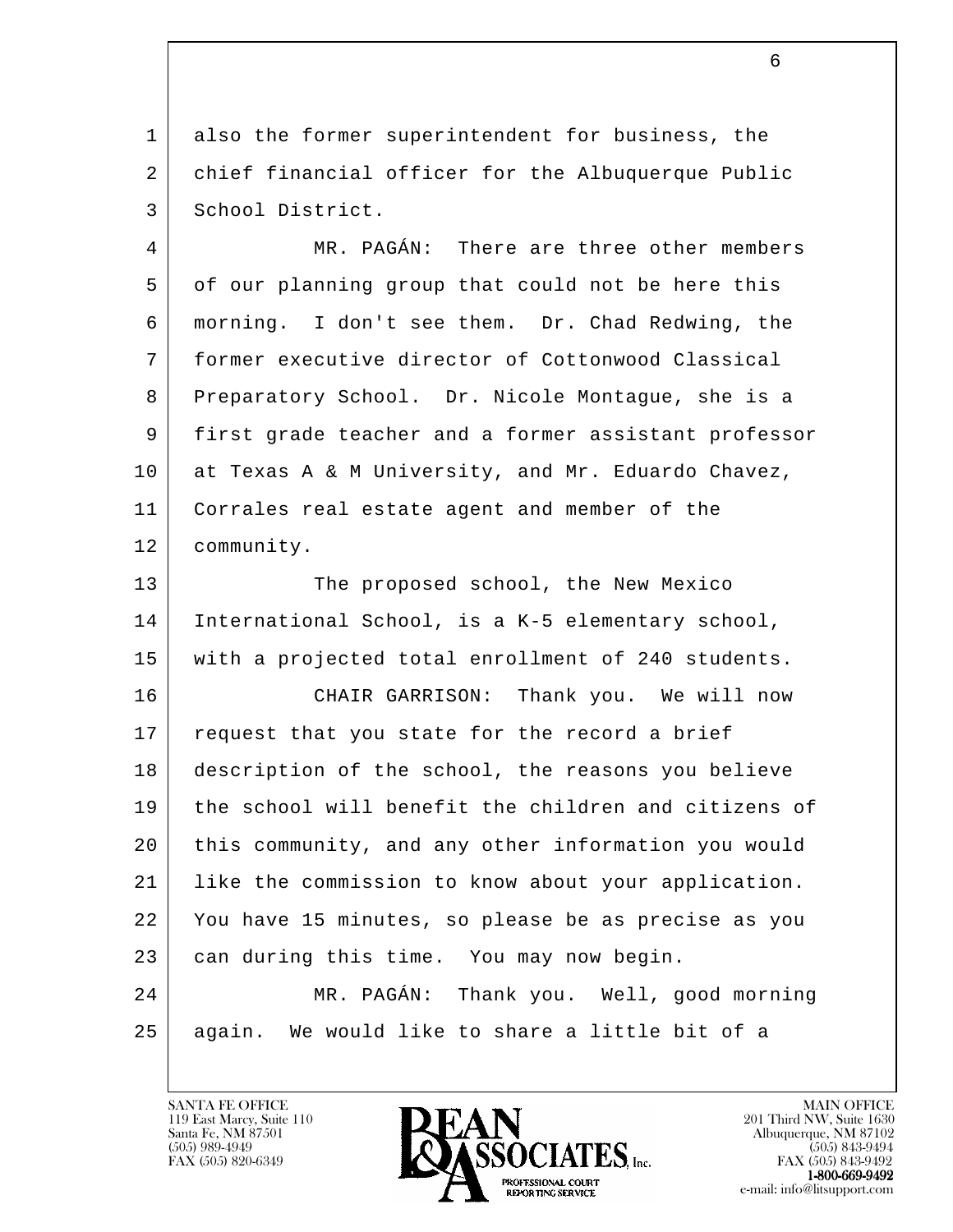1 brief summary of our application to establish the 2 New Mexico International School. The brief 3 presentation will focus on three major components of 4 the proposed school. No. 1 is the academy 5 component, No. 2, the language component of the 6 school, and No. 3 is the extracurricular extended 7 day component. And all these, I hope you have had 8 the opportunity to see, are all based on research 9 that we have conducted.

10 The academic component will be based on 11 | the New Mexico standards and the international 12 baccalaureate program. The IB program has three 13 levels: The primary years program, the middle 14 school years program, and the diploma program. We 15 are proposing to seek certification for the primary 16 years program which is primarily a K-5 program.

l 17 | A little bit about the IB program. The IB 18 program is organized around six transdisciplinary 19 themes. These are the themes that give to the 20 foundation, to the school. The first theme is who 21 are we, and it addresses an inquiry into the nature 22 of self, our beliefs and values, and a more extended 23 or more details are included in the application on 24 this statement.

25 No. 2 is where are we in place and time,

119 East Marcy, Suite 110<br>Santa Fe, NM 87501

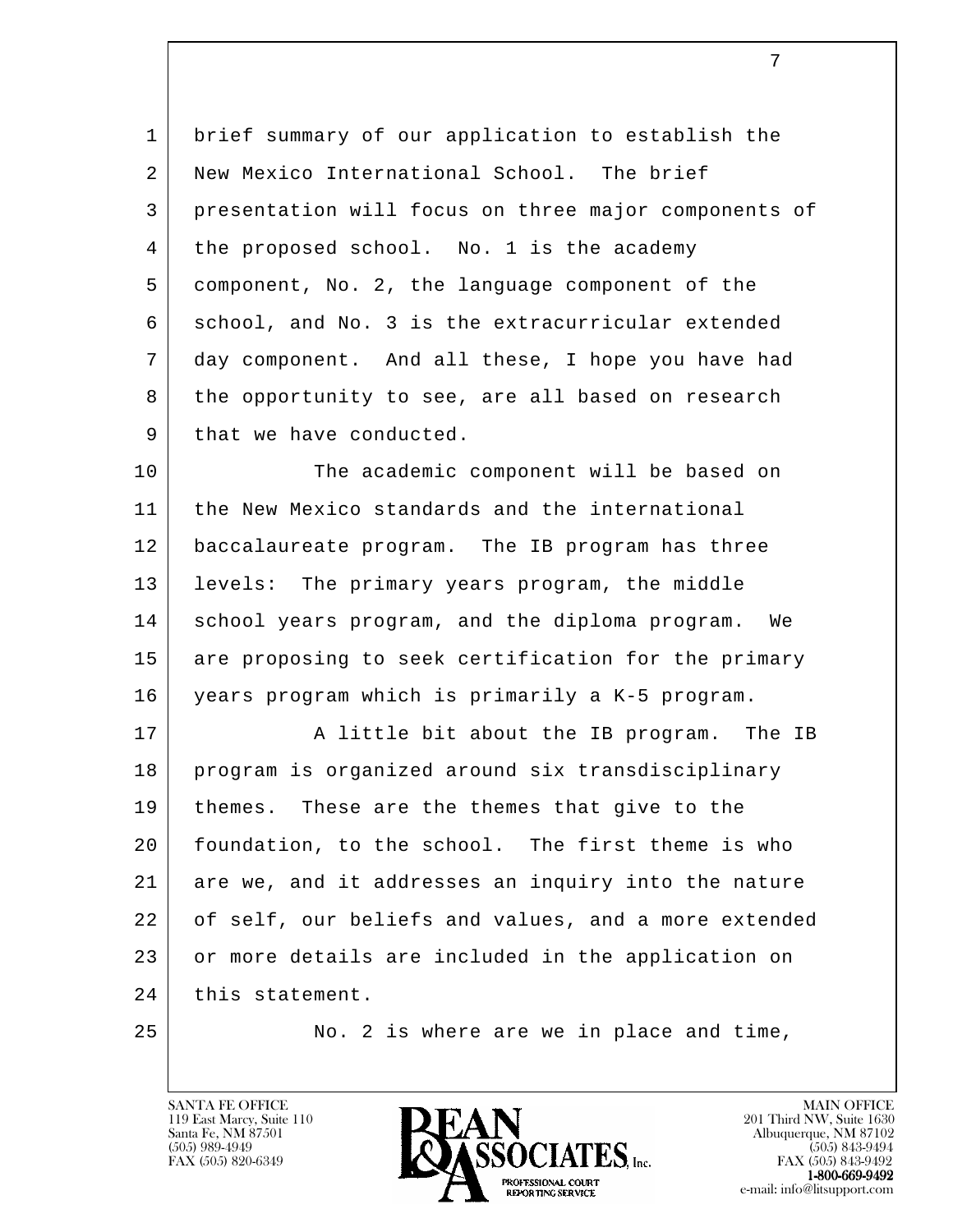l 1 and this deals an inquiry into orientation in place 2 and time in our personal histories. No. 3, how we 3 express ourselves, which is an inquiry into the ways 4 in which we discover and express ideas. No. 4, how 5 the world works, and this is an inquiry into the 6 natural world and its laws. 7 No. 5 is how we organize ourselves, an 8 inquiry into the interconnectedness of human made 9 systems and communities. And the last 10 transdisciplinary theme is sharing the planet, or an 11 inquiry into the rights and responsibilities and the 12 struggle to share finite resources with other people 13 and living things. 14 These six themes and the New Mexico 15 content standards provide the basis for the 16 development of the school curriculum. They also 17 | promote inquiry based learning, international 18 mindedness, and critical skills, thinking skills. 19 The second component is the language 20 component. This is to address the linguistic needs 21 that we see in the state in terms of students being 22 able to speak a second language and even a third 23 language. The research in this area shows that the 24 best way to learn a second language is at a young 25 age in an emergent environment, a language emergent

119 East Marcy, Suite 110<br>Santa Fe, NM 87501



FAX (505) 843-9492 e-mail: info@litsupport.com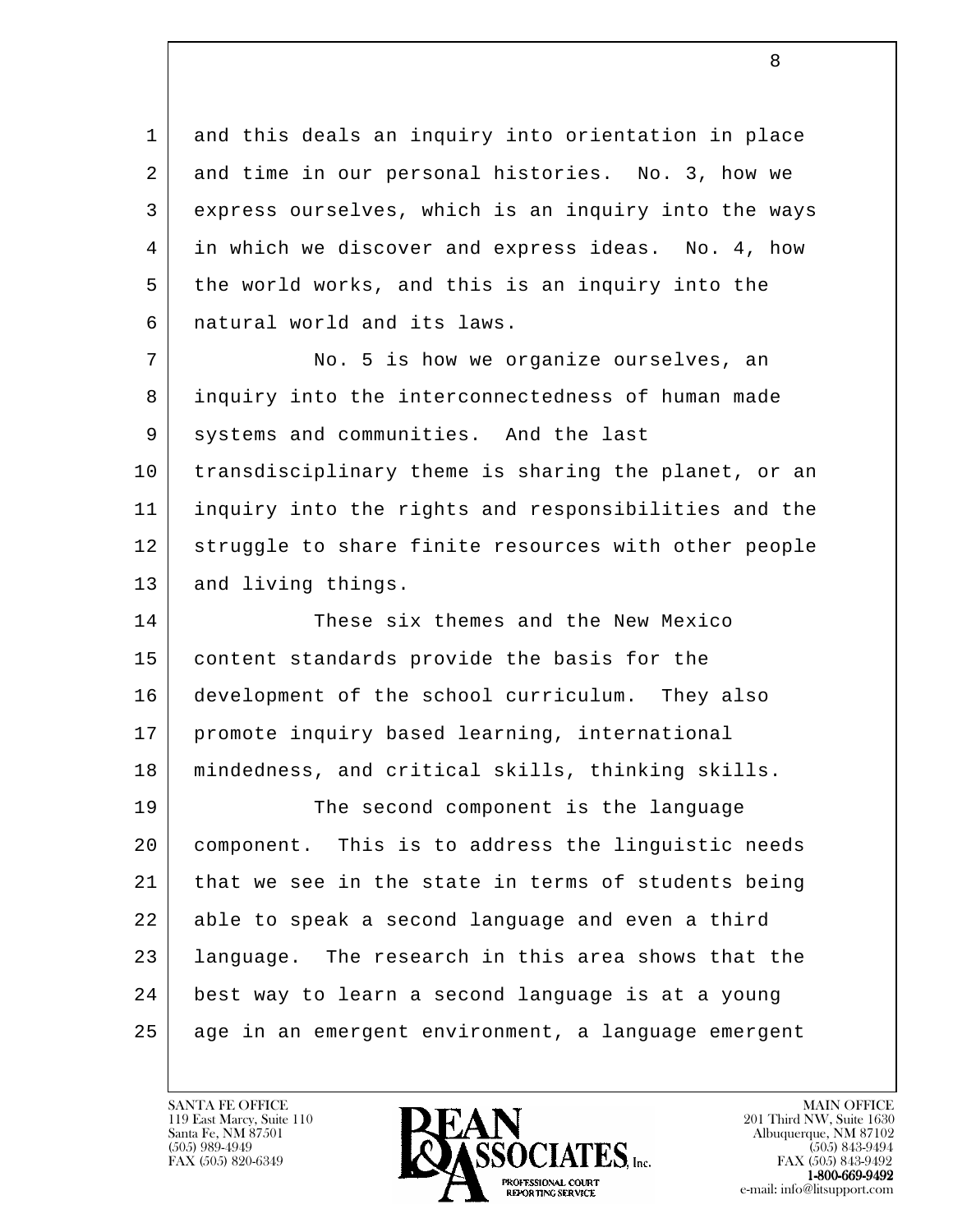1 environment. This is again based on research that 2 was conducted in the late sixties, early 1970s in a 3 very famous study called the St. Lamberg [phonetic] 4 study that came out of McGill University which 5 showed that an emergent environment is the best way 6 to learn a foreign language.

7 So students at the proposed school, the 8 New Mexico International School, will participate in 9 a 90-10 Spanish language immersion program. We are 10 beginning in kindergarten. 90 percent of 11 instruction will be in Spanish and 10 percent will 12 be in English, and we do that because Spanish is the 13 target language. It is the language that we are 14 trying to have students acquire bilingual literacy 15 in, and also the school is the only place that they 16 are really going to hear formal instruction in that 17 language.

l 18 | We will add more English from grade level 19 to grade level to a 50/50 split between when English 20 and Spanish is achieved. And then in fourth grade, 21 we would like to give the opportunity to students to 22 explore and to engage in the study of a third 23 language, and our proposed third language is Arabic 24 which will be introduced in grades four and five, 25 and that will be for a minimum of approximately 45

119 East Marcy, Suite 110<br>Santa Fe, NM 87501

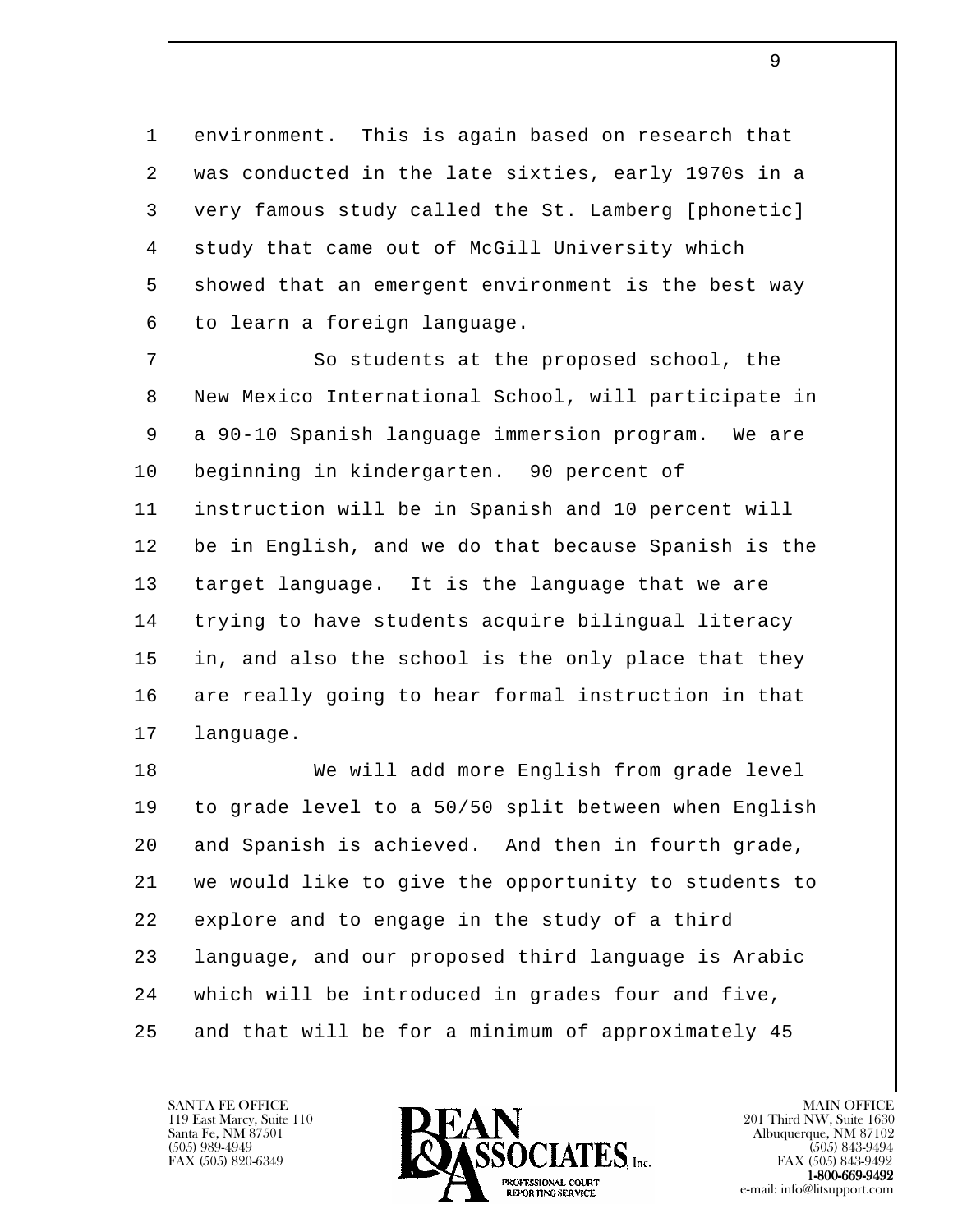1 | minutes during the day.

2 The expectations for the Arabic language 3 is that students will acquire conversational skills 4 and an interest in studying the language further. 5 We know that two years of elementary study in the 6 language will not be sufficient to be proficient in 7 it.

8 The third and final component that really 9 gives the school its predominant sort of mission is 10 the extracurricular extended day. So if approved, 11 NMIS, or New Mexico International School, will be 12 | the first public school to offer students the 13 opportunity to participate as part of their physical 14 education program in such nontraditional sports as 15 lacrosse, fencing, and martial arts.

16 NMIS will also have the opportunity to be 17 part of an extended day program from 3:30 to 4:30. 18 During this time, students will have the opportunity 19 to engage in an extended athletic program, but also 20 in a visual, performing arts, music program where 21 they will actually study how to play an instrument 22 and also engage in plays and other performing arts 23 activities.

l 24 So very briefly, those are the three main 25 components of the school. In terms of giving



FAX (505) 843-9492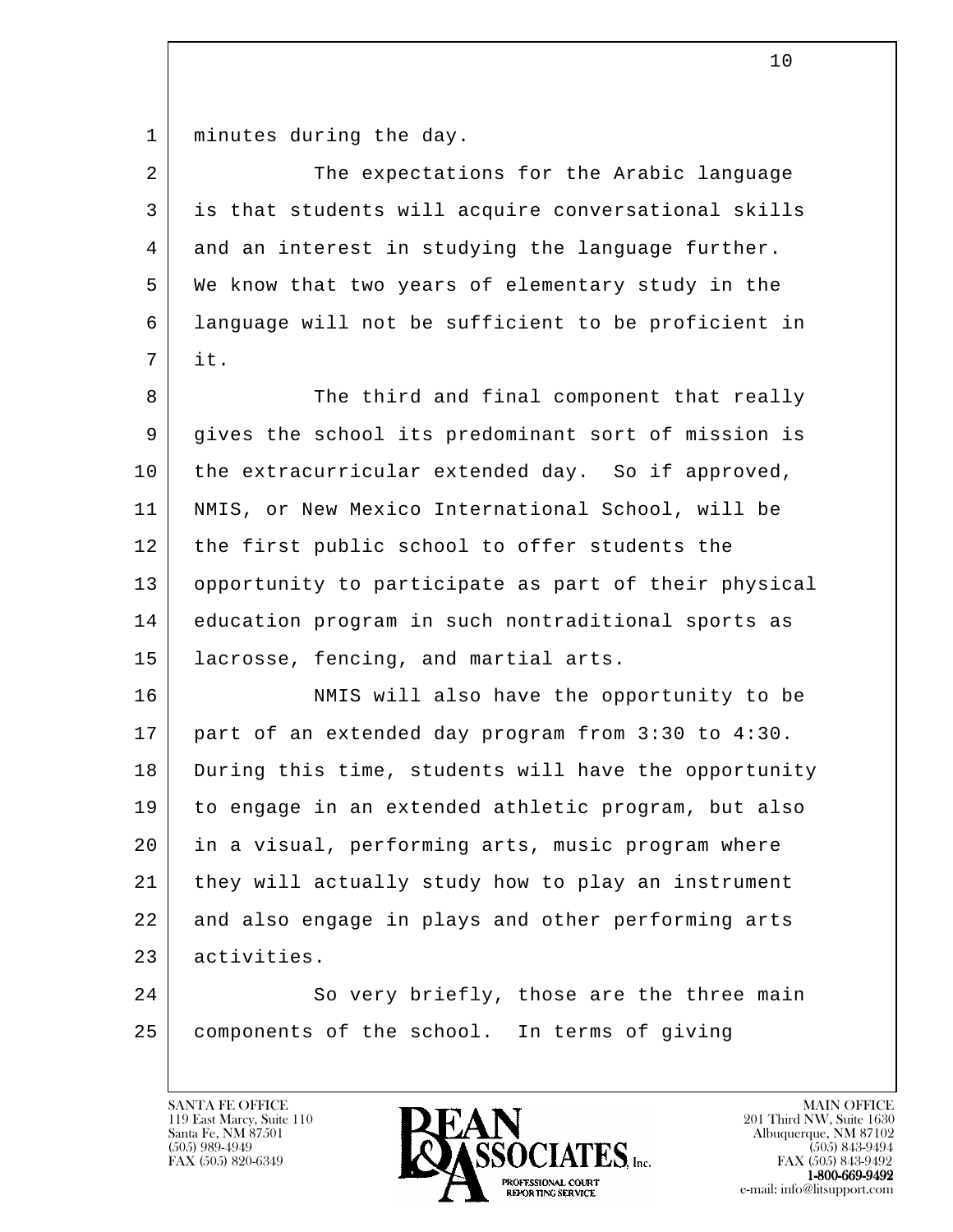l 1 someone a summary, when we are asked what the school 2 is about, this is really the essence of the school. 3 But there are other sort of important components of 4 | the school that I would like to just briefly share 5 with you. One of them is that there will be a 6 strict no homework policy at the K-5 level. There 7 is plenty of research that shows that homework at 8 | the elementary level does very little for students 9 in terms of their performance and is actually 10 something that is detrimental to them. 11 | And I can say that as a parent, I really 12 experienced that in terms of the relationships with 13 parents and having homework done and the way that we 14 have administered homework in the past. And there 15 is research by Alfie Kohn. That has been someone 16 that I have really been reading and trying to learn 17 from. So no homework policy at a K-5 school. 18 Mandatory dress code, this is something 19 also that research has shown is a beneficial 20 component of an elementary school and also of a 21 secondary school. The other, I think, component 22 that is really important for us to consider, and we 23 have included it in the charter, is that we like to 24 | see students participate in outdoor or field trips 25 that are outside of the school, so that they can

 $11$ 

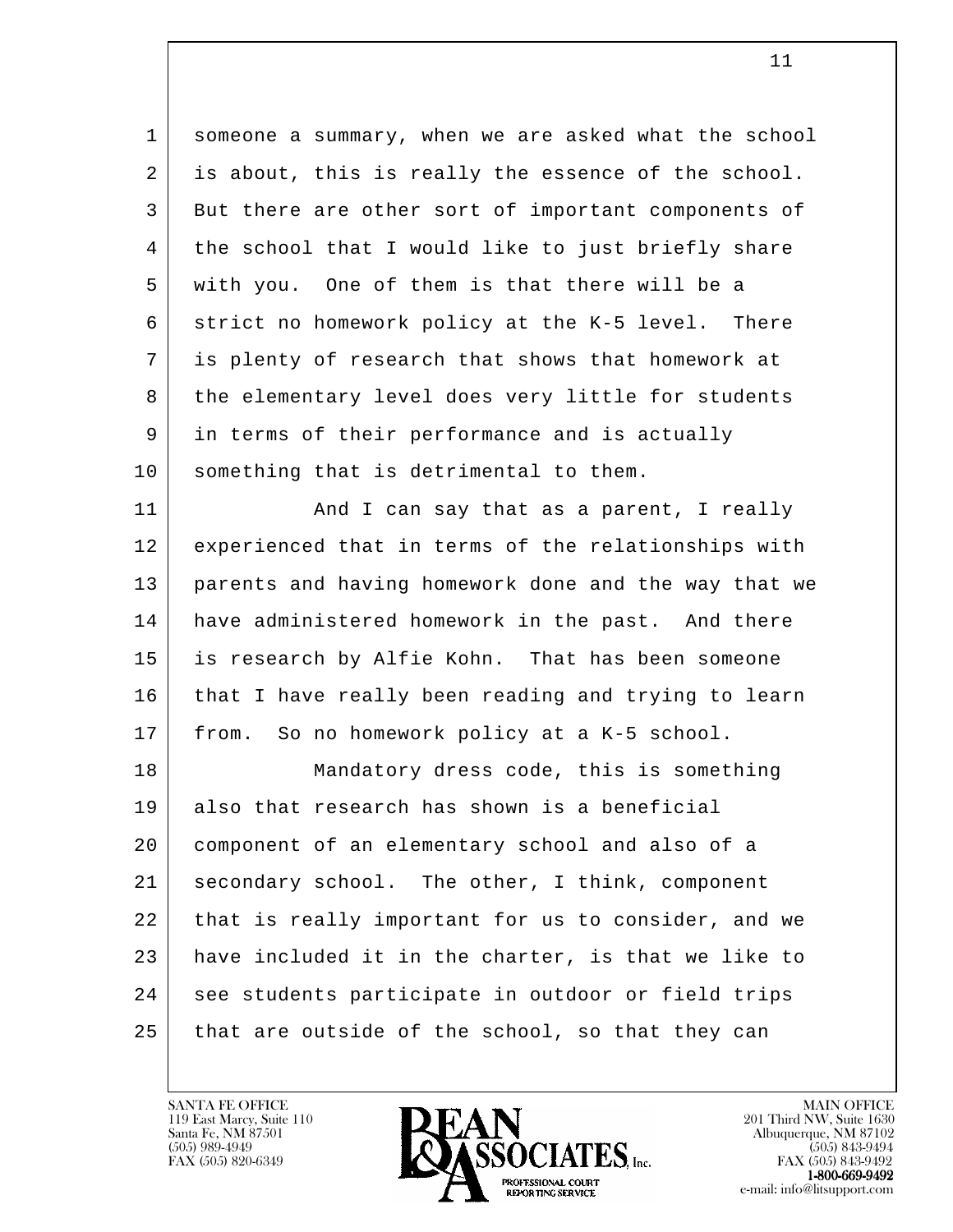1 have an extension of some other learnings that are 2 going on outside the classrooms. So the school will 3 be sponsoring and providing students the opportunity 4 to attend at least four field trips per year in each 5 of the grade levels.

6 So this is basic information about the 7 school, and we would like to thank you for the 8 opportunity to give you a summary. We hope that, 9 you know, the school, if approved, will expand the 10 educational opportunities and choices for families 11 here in the state of New Mexico.

12 | The and before we conclude, I also would like 13 to acknowledge the analysis that was completed by 14 | the New Mexico PED on our application. We are 15 currently working on the response to the questions 16 and comments made in the preliminary analysis and 17 will submit it to this body by the August 20th 18 deadline. Thank you and we welcome your comments 19 and questions. 20 CHAIR GARRISON: Thank you very much.

l 21 At this time we would like to hear from 22 the local school board and/or district 23 representatives, so we will switch places here as 24 far as the table goes.

25 MR. GALLEGOS: Good morning, Mr. Chairman

119 East Marcy, Suite 110<br>Santa Fe, NM 87501

![](_page_11_Picture_6.jpeg)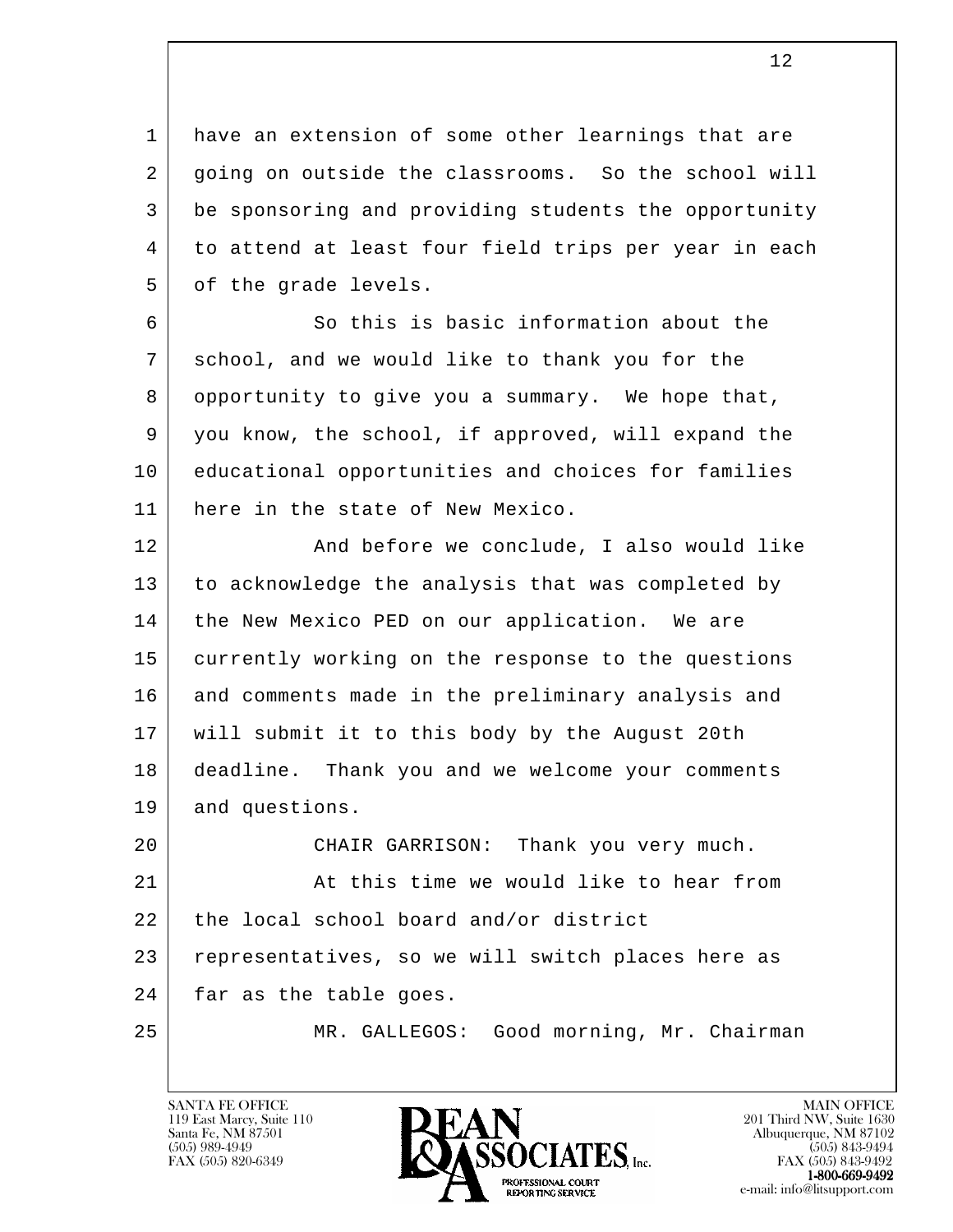1 and members of the commission.

2 CHAIR GARRISON: Good morning.

| 3  | MR. GALLEGOS: Mr. Chairman and members of            |
|----|------------------------------------------------------|
| 4  | the commission, I am Diego Gallegos. I am assistant  |
| 5  | superintendent for school and community support in   |
| 6  | the Albuquerque Public Schools, and I am here today  |
| 7  | to read a letter into the record. But before I       |
| 8  | start that, I would like to say, No. 1, that you, as |
| 9  | an authorizer, we realize that you, just like us,    |
| 10 | are bound by certain statutory requirements in terms |
| 11 | of how you address this issue, and so we appreciate  |
| 12 | the difficulty of the work that you do, just like we |
| 13 | understand it when folks come to us to be            |
| 14 | authorized.                                          |
| 15 | I also want to say to the folks who are              |
| 16 | here presenting their case for their school, that we |
| 17 | understand the incredible amount of work and         |
| 18 | commitment and the time that it takes to put         |
| 19 | together an application. We know how much time they  |
| 20 | put in it, we know how difficult it is, and again we |
| 21 | are not here speaking against any one of them.       |
| 22 | And I also want to commend your staff. We            |
| 23 | know how difficult it is to go through this process  |
| 24 | and have to make recommendations, so we know how     |
| 25 | much time they spend also and how difficult it is.   |

![](_page_12_Picture_4.jpeg)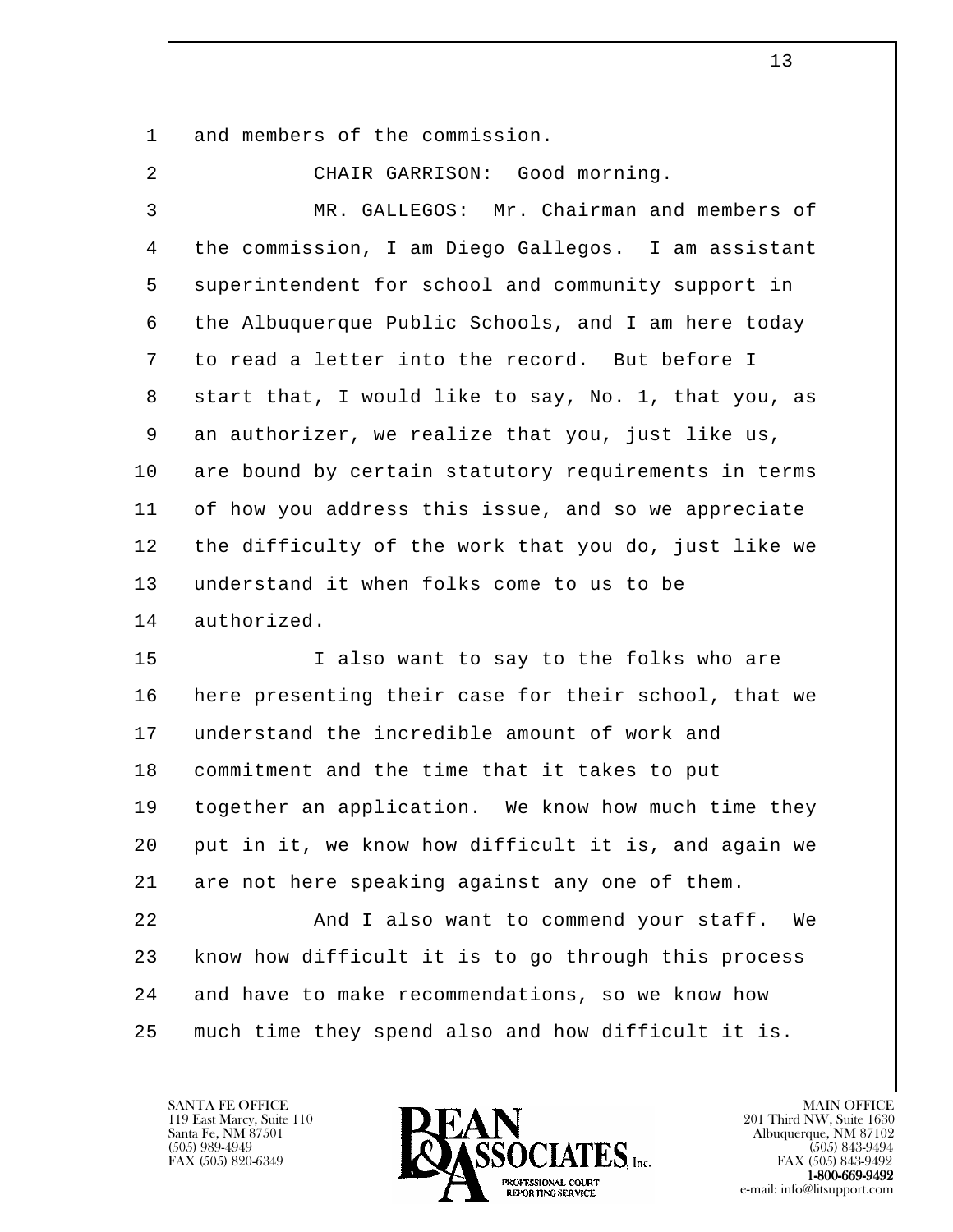1 So we appreciate their work. So we are not here, as 2 | we may have been in the past, just to say no, no, 3 no. We are here with what I believe is a very 4 strong message. I think I gave you my copy of the 5 letter. We are here with a message that we think is 6 important to the future of charter schools. 7 CHAIR GARRISON: Mr. Gallegos, I need to

8 read something into the record that I skipped, just 9 because I am so comfortable with this group.

10 | We will now request that you state your 11 reasons this charter school application should be 12 approved by the commission and/or reasons why this 13 charter school application should be denied. You 14 have ten minutes, so please be as precise as you can 15 during your time. You may now begin.

l 16 MR. GALLEGOS: And our reason for 17 suggesting and recommending that this and the others 18 be denied is because I believe we are at a point now 19 where all of us have got to figure out how we are 20 going to address all the various issues that charter 21 schools face, and I will speak more to that in my 22 letter. So again, we are not here to just say no. 23 We are here to say, it's time for all of us as 24 authorizers, and for those of us who staff the 25 authorizing bodies, and for our legislators to come

119 East Marcy, Suite 110<br>Santa Fe, NM 87501

![](_page_13_Picture_5.jpeg)

FAX (505) 843-9492 e-mail: info@litsupport.com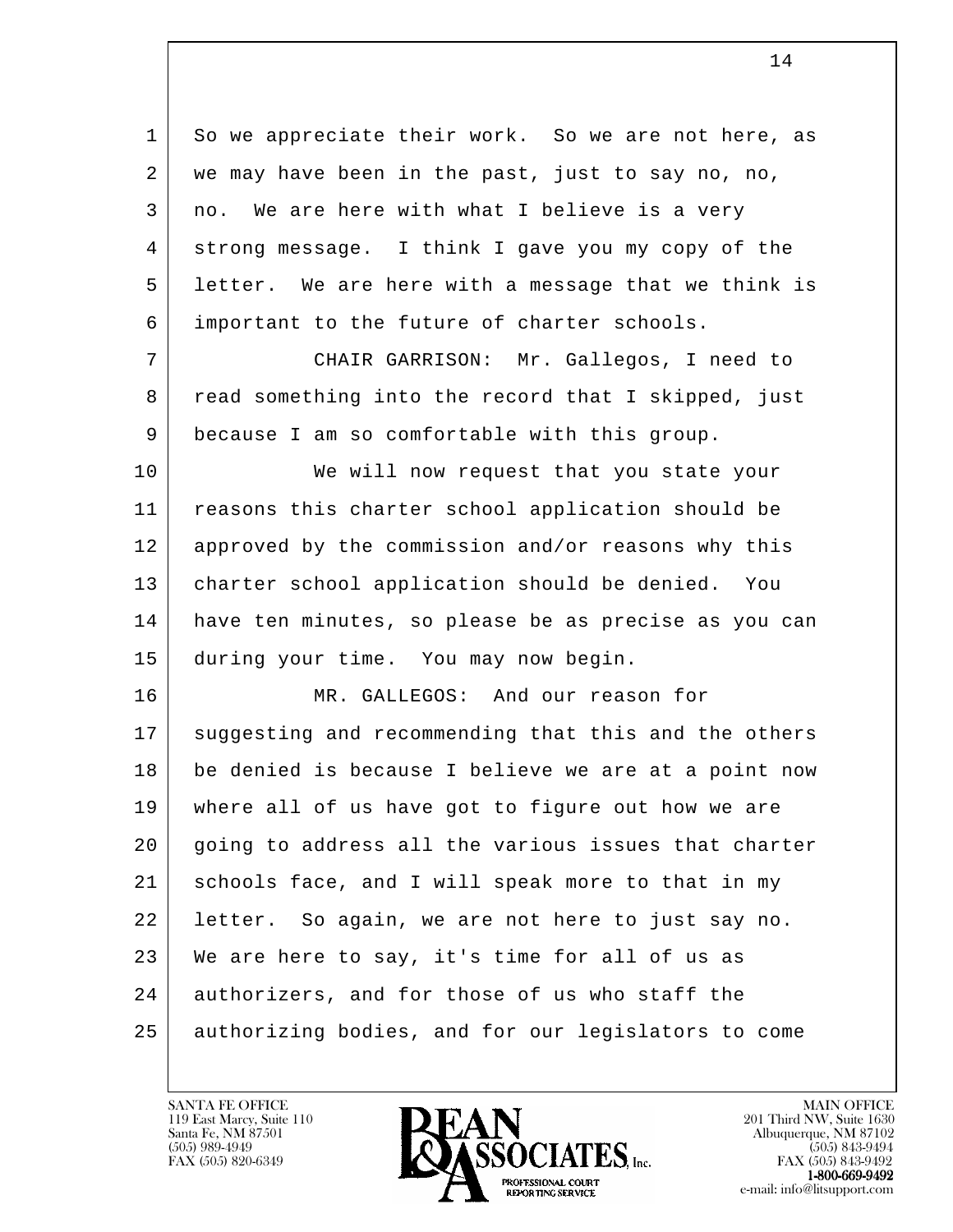1 together and address these issues that have faced us 2 since day one around charter schools. The more 3 charter schools we add, the more difficult the 4 challenges become for all of us in addressing these 5 issues.

 6 Let me go ahead and read you the letter 7 that we have prepared, and this letter comes to you 8 from the Superintendent of Albuquerque Public 9 Schools, Mr. Winston Brooks, and from the president 10 of the Albuquerque Board of Education, Mr. Marty 11 Esquivel.

12 "Dear Chairman Garrison:

l 13 "The Albuquerque Public Schools cannot 14 support the authorization of any new public charter 15 | schools within the Albuquerque Public Schools 16 district. While APS commends the New Mexico Public 17 Education Department's Charter School Departments 18 for its diligent work in evaluating the charter 19 applications of each of the prospective schools, we 20 believe that the evaluation process is incomplete. 21 New Mexico Administrative Code 6.80.4.12 22 states that a charter application may be denied if 23 the application is contrary to the best interests of 24 the school district in whose geographical boundaries 25 | the applicant seeks to operate.

![](_page_14_Picture_5.jpeg)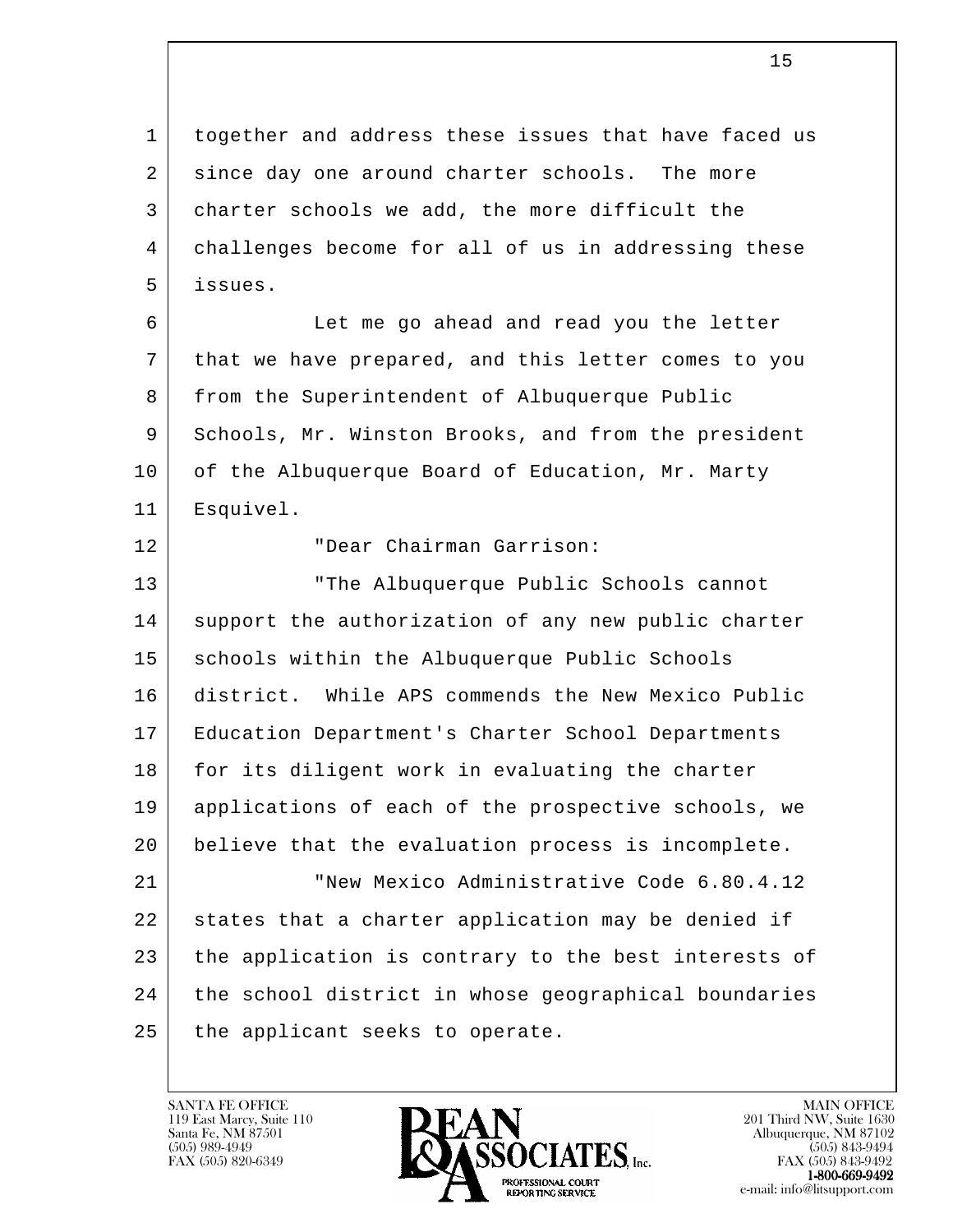| $\mathbf 1$ | "At this time there is no formal process,            |
|-------------|------------------------------------------------------|
| 2           | other than these hearings, to discuss with the local |
| 3           | district what may be in the best interest of the     |
| 4           | district and its students. The Legislative Finance   |
| 5           | Committee's report on charter schools recommends a   |
| 6           | market analysis of the communities where these       |
| 7           | schools hope to reside. APS numbers show that while  |
| 8           | the number of charter schools in the district has    |
| 9           | increased, the average number of students in those   |
| 10          | schools has decreased. That means the charter        |
| 11          | schools are increasingly pulling students from each  |
| 12          | other, not from the district. Studying what is best  |
| 13          | for the local district includes what is best for     |
| 14          | existing charter schools, and most importantly the   |
| 15          | students in the community.                           |
| 16          | "Adding more charter schools at this time            |
| 17          | would mean that limited resources are being used to  |
| 18          | support more schools, specifically more              |
| 19          | administrative and support services, thus            |
| 20          | compounding both our fiscal challenges and the       |
| 21          | capital challenges that APS and New Mexico face.     |
| 22          | APS is working on determining what support we should |
| 23          | and could provide for our currently authorized       |
| 24          | schools. We believe that the PED will also be faced  |
| 25          | with the same challenges of determining not only     |

![](_page_15_Picture_2.jpeg)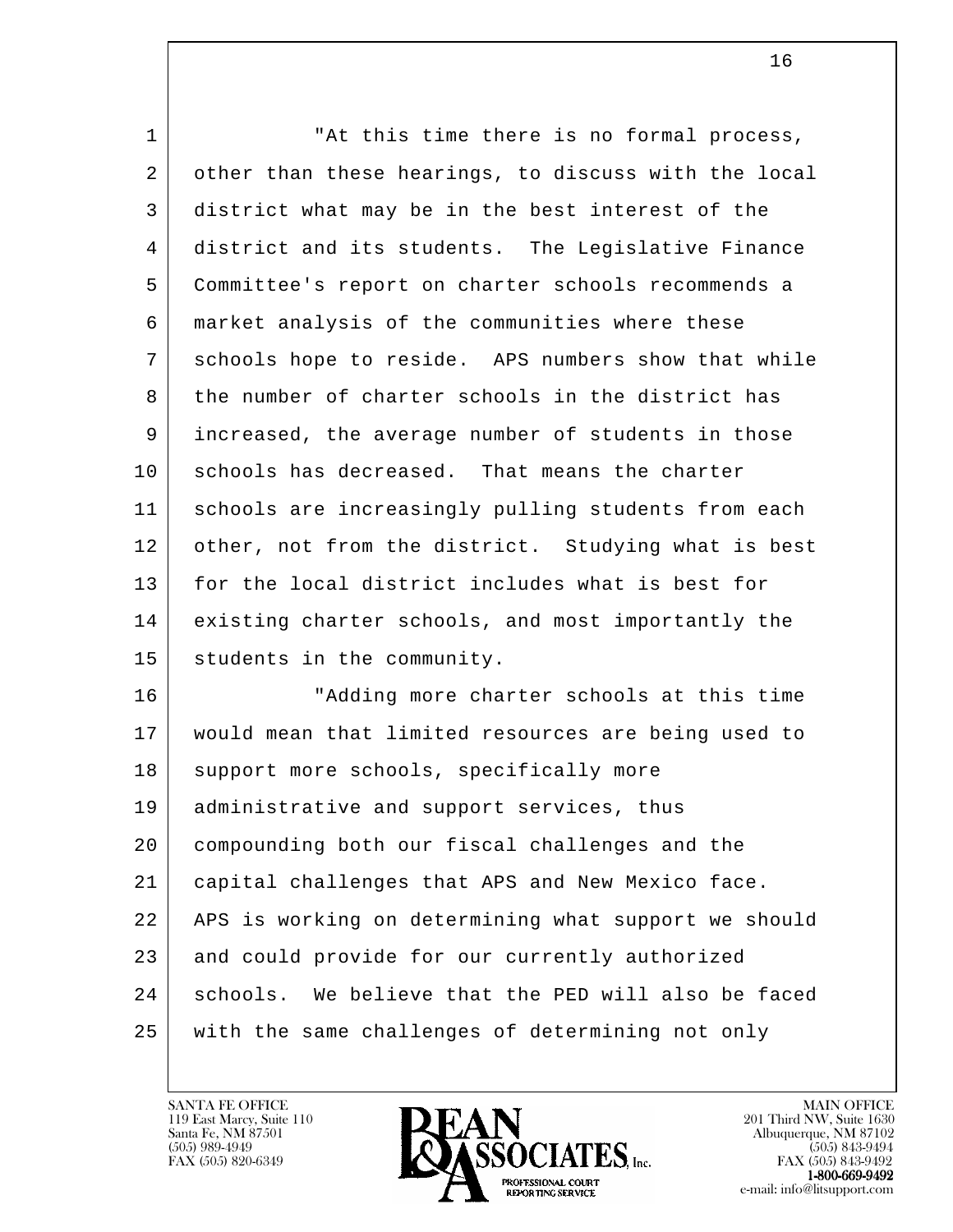1 | what services to provide, but the extent of those 2 services.

l 3 "At this time the APD Board of Education 4 has put into place a strong Charter School Policy 5 and Procedural Directive that outlines the 6 responsibility of the charter school and the 7 authorizer. We continue to be concerned at this 8 | lack of clarity in the support provided by 9 authorizers will ultimately impact our ability to 10 | provide sufficient support to the current charter 11 schools and to the other schools in our district. 12 | The viable solution to the problem of 13 putting charter schools in public facilities has 14 been found. Many existing charters have to 15 | supplement lease payments with SEG money, money that 16 is taken away from students. The application 17 process does not require that this be addressed 18 before a school is authorized. APS has moved 19 decisively to include charter schools in our Capital 20 Master Plan. However, the addition of more schools 21 puts added burden on the taxpayers of Albuquerque to 22 adequately fund our current needs, including 23 significant needs of older school and the many new 24 charter schools in our community. 25 "The Legislative Finance Committee's

119 East Marcy, Suite 110<br>Santa Fe, NM 87501

![](_page_16_Picture_3.jpeg)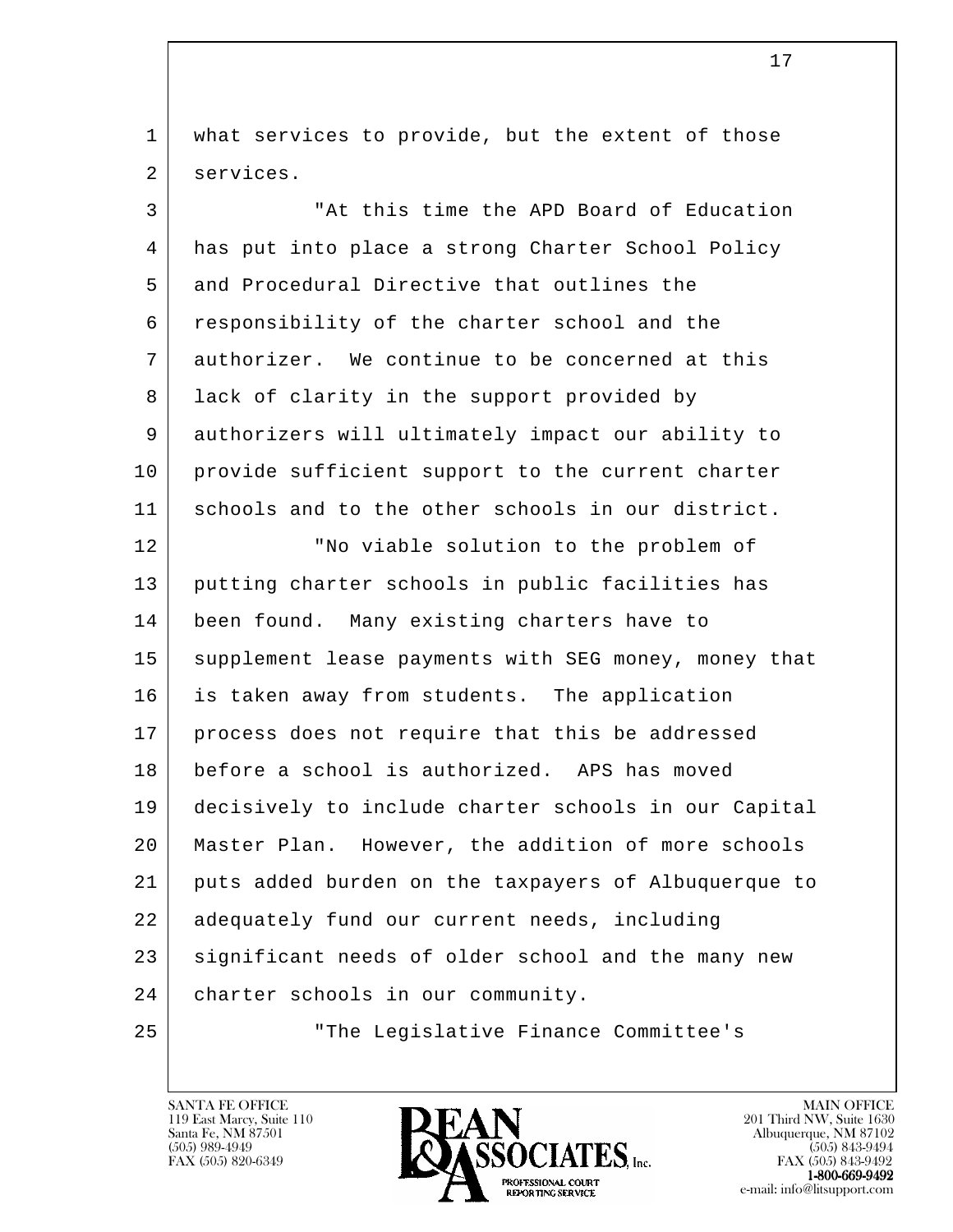l 1 report on charter schools states that one of the 2 biggest problems for charter schools is financial 3 mismanagement. This problem is compounded by a lack 4 of licensed business managers available to the 5 charter schools. No solution to this problem has 6 ever been proposed. APS has moved aggressively to 7 address the issues created by these problems, but we 8 have also had to reduce administrative staff in our 9 district, and our oversight role becomes more 10 difficult with less staff on our part, more charter 11 schools, and more charter schools unable to find 12 | licensed and experienced business managers. 13 | With all of the recommendations by the 14 LFC study and the economic crisis facing education 15 in New Mexico, we believe that it would be 16 irresponsible to compound the problems of charter 17 | schools and districts by adding new ones before the 18 legislature has had a chance to democratically 19 address the situation. Solving these issues will 20 lead to a more robust and accountable charter school 21 system as a viable option for families and as a true 22 | system to foster innovation, not as another 23 | challenge that school districts like APS must 24 address.

25 | We want to make it clear that we support

119 East Marcy, Suite 110<br>Santa Fe, NM 87501

![](_page_17_Picture_4.jpeg)

FAX (505) 843-9492 e-mail: info@litsupport.com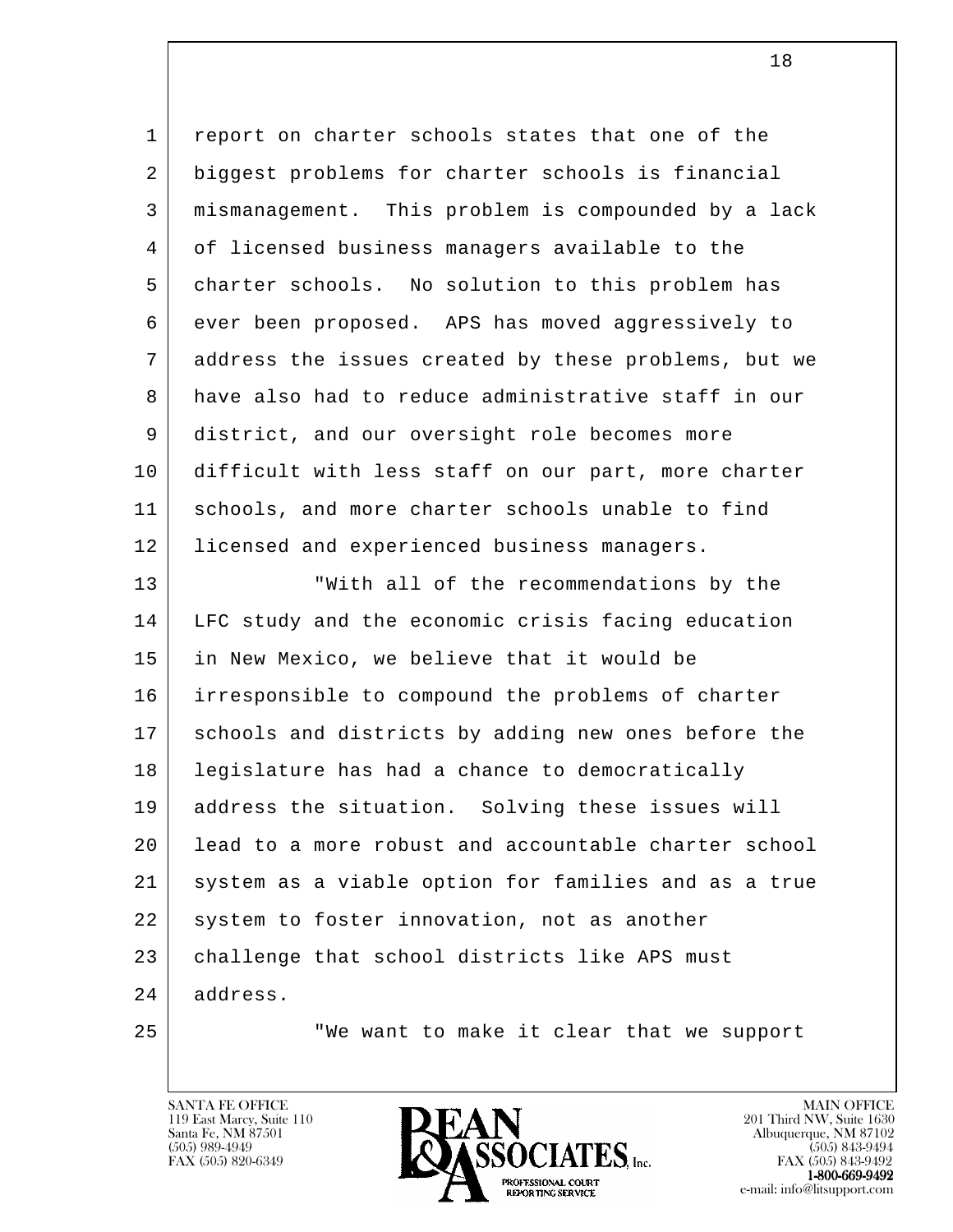1 | the desire of the students, families, and staff in 2 charter schools to make this important decision to 3 be part of a charter school. We also want to make 4 it clear that we support charter schools that are 5 accountable, characterized by high student 6 achievement and family engagement, exhibit watchful 7 financial stewardship, and have responsible 8 | governance.

9 | Thowever, we want to reiterate that until 10 current charter school law is clarified or amended 11 and the unresolved issues created by having multiple 12 authorizers in New Mexico are resolved, the 13 Albuquerque Public Schools cannot support the 14 acceptance of any new charter schools within its 15 district boundaries.

 16 "Marty Esquivel, President, Albuquerque 17 | Board of Education; and Winston Brooks, 18 | Superintendent, Albuquerque Public Schools."

l 19 | And we have copied our letter to our board 20 of education, to all of you, to the leadership team 21 of Albuquerque Public Schools, to Dr. Susanna 22 Murphy, and to Dr. Don Duran. We also intend to 23 | submit a copy or send a copy to our legislators in 24 Bernalillo County.

25 So with that, I will take any questions

119 East Marcy, Suite 110<br>Santa Fe, NM 87501

![](_page_18_Picture_7.jpeg)

FAX (505) 843-9492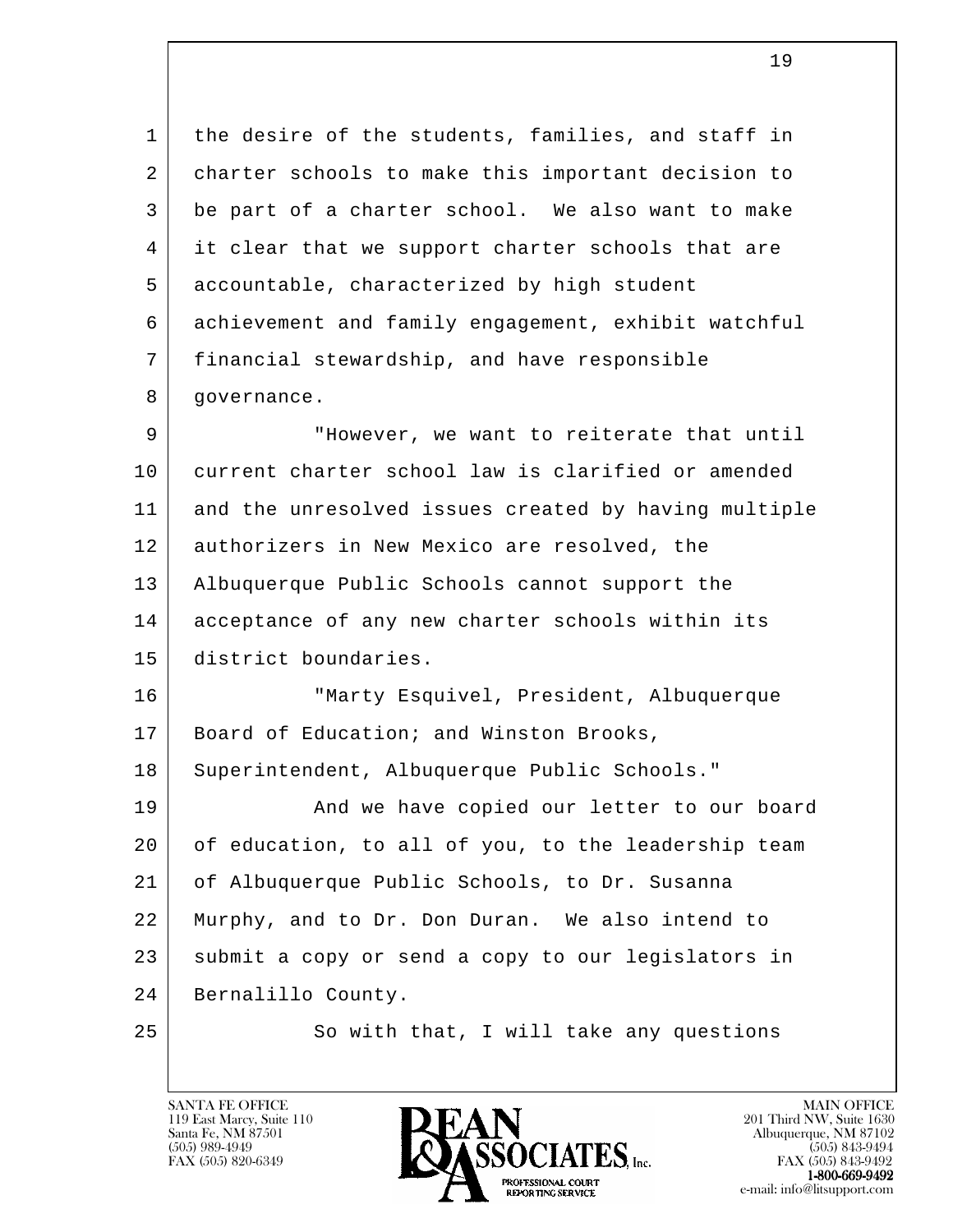1 | that you might have.

2 CHAIR GARRISON: Thank you.

| 3  | We are to a point of community input.                |
|----|------------------------------------------------------|
| 4  | Public comments and observations regarding the       |
| 5  | application will be heard at this time. There will   |
| 6  | be a four minute time limit per presenter. Persons   |
| 7  | from the same group and having similar viewpoints    |
| 8  | are asked to select a spokesperson to speak on their |
| 9  | behalf. Multiple and repetitious presentations of    |
| 10 | the same view will be discouraged.                   |
| 11 | Is there anyone who would like to speak?             |
| 12 | Seeing no public comment, at this time the           |
| 13 | Public Education Commission reserves time to address |
| 14 | any questions that the commissioners may have of the |
| 15 | applicant, if the applicant will come back to the    |
| 16 | front table.                                         |
| 17 | Please keep your responses as brief as               |
| 18 | possible to allow for questioning from other         |
| 19 | commission members.                                  |
| 20 | Commissioner Gant.                                   |
| 21 | MR. GANT: I have one question.<br>The                |
| 22 | sentence states, "The study of a second and third    |
| 23 | language will be a required component of the         |
| 24 | school's educational program." You are going to      |
| 25 | require a student to take a second and/or third      |

![](_page_19_Picture_4.jpeg)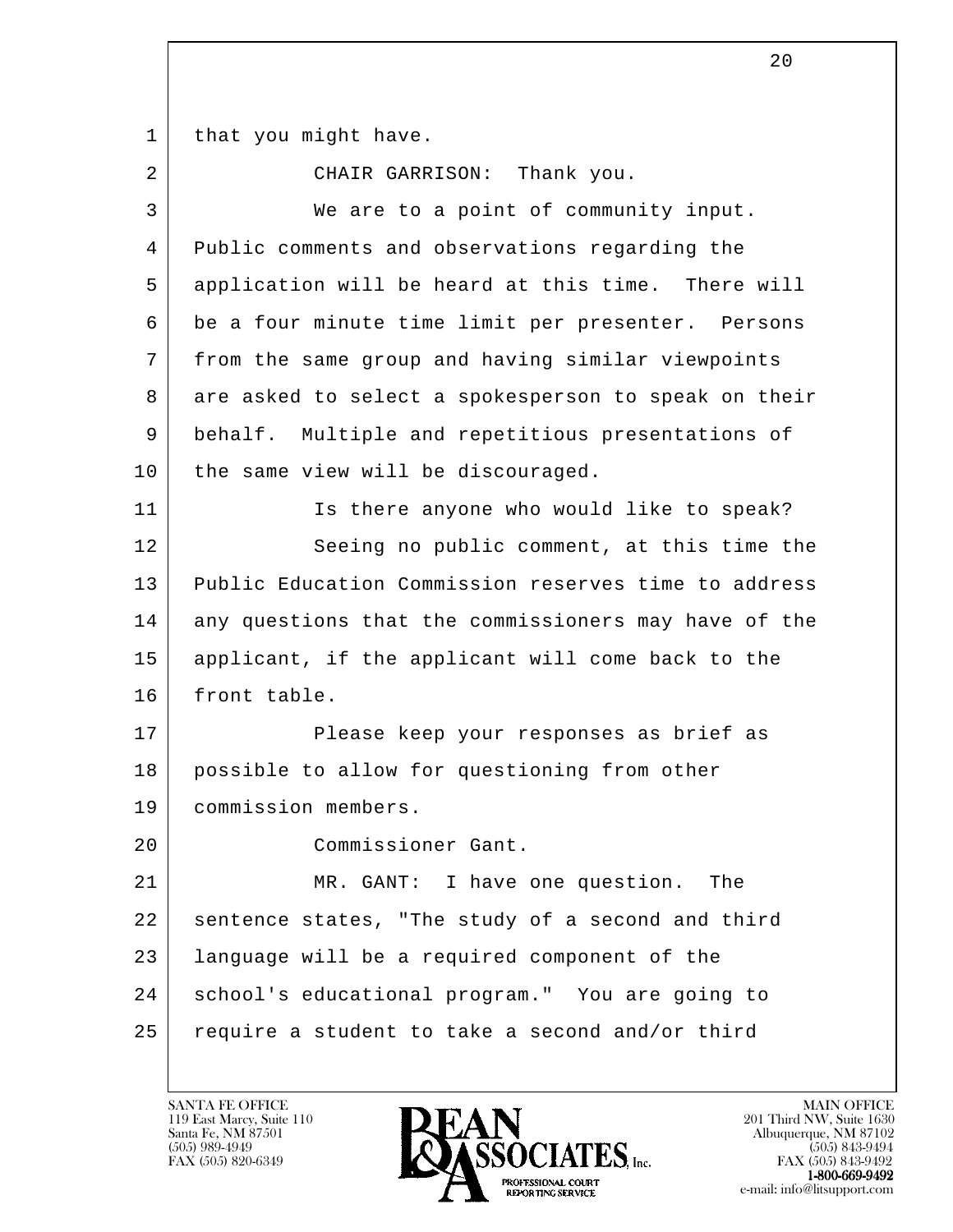l 1 language? 2 MR. PAGÁN: Yes, we are, right. 3 MR. GANT: What happens if a student that 4 applies doesn't want to take a second language? 5 MR. PAGÁN: Well, the whole mission of the 6 | school is Spanish immersion. So the second language 7 is Spanish, English and Spanish, and the third 8 language will be Arabic. So when the parents and 9 the families apply through the lottery process, we 10 will be providing them an orientation so that they 11 are aware of what the components of the school are 12 and what the required components of the school are. 13 MR. GANT: So if they don't want to take 14 | the course, they don't apply. 15 MR. PAGÁN: I think they will make this 16 determination before they apply. 17 | MR. GANT: What happens if the student 18 and/or parent in the second or third year of 19 enrollment says, no more -- no more languages. 20 MR. PAGÁN: Well, again it's part of the 21 choice that the parents have, and so I would think 22 that at that point they would seek another placement 23 for the student. But the mission of the school is, 24 in terms of contract, if this is approved, we really 25 can't change it. So we would have to continue to

119 East Marcy, Suite 110<br>Santa Fe, NM 87501

![](_page_20_Picture_2.jpeg)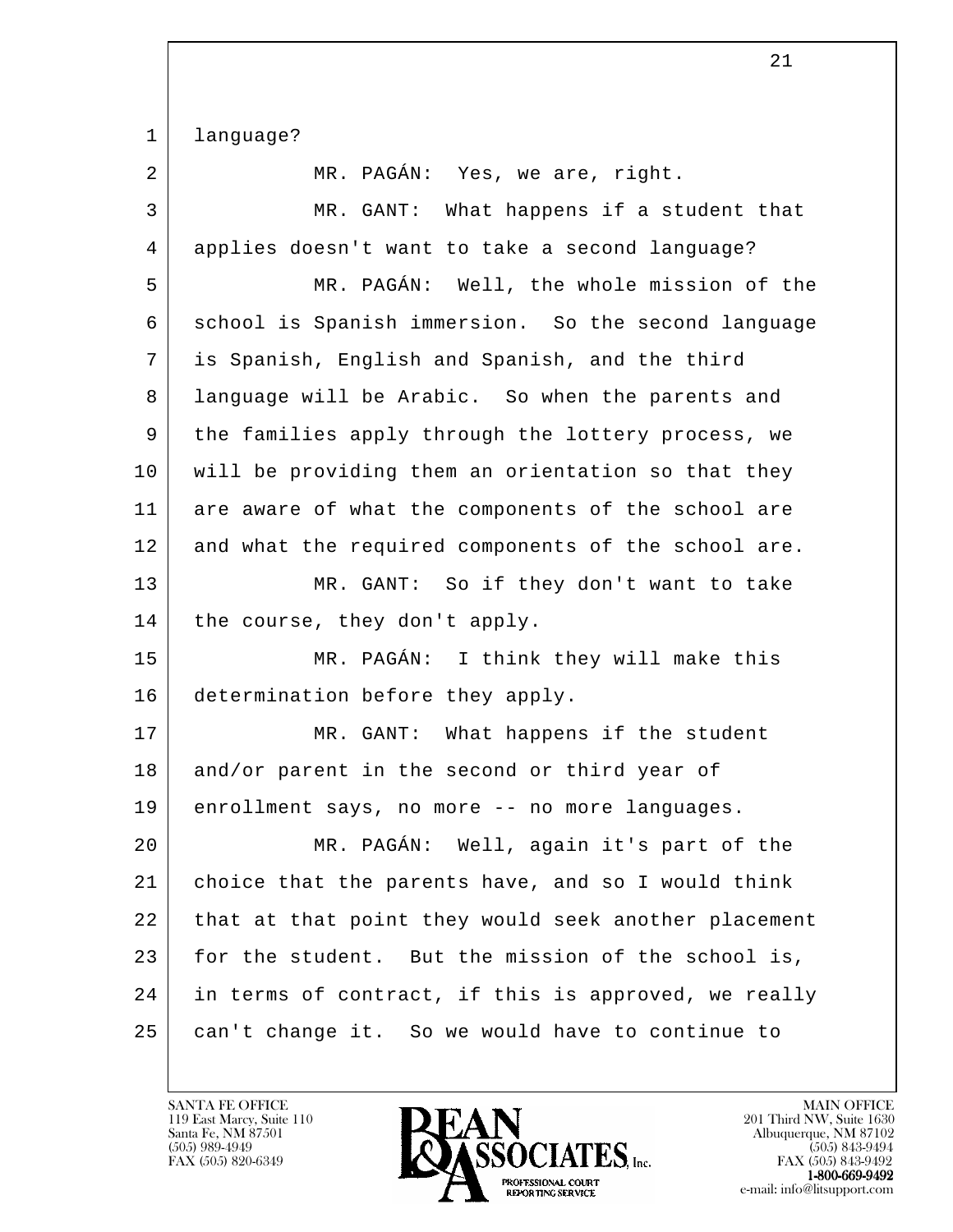l 1 provide that opportunity, and we have said in our 2 charter application that we will offer three 3 languages. 4 MR. GANT: So therefore, you would ask 5 them to disenroll? 6 MR. PAGÁN: I would not ask them that. I 7 would hope they would come to that determination 8 | themselves, that conclusion. 9 CHAIR GARRISON: Commissioner Shearman. 10 MS. SHEARMAN: Thank you. A couple of 11 questions on your budget. First in your narrative, 12 you say a contract with businesses for custodial, 13 technological software, ancillary, and all those 14 kinds of things, but you don't define what that 15 amount of money is that you are, I assume, setting 16 aside. 17 Mr. Vigil, are you one of the founders? 18 MR. VIGIL: Madam Commissioner, I was 19 working with Mr. Pagán, and we have worked together 20 about three or four years. So before he got the 21 idea, he came to me and asked me if I would 22 participate with him in developing the plan. So I'm 23 | not sure if I was a founder or just a friend of Mr. 24 Pagán from way back. So I don't know if that 25 answers your question. I have been working with Mr.

<u>22</u>

![](_page_21_Picture_2.jpeg)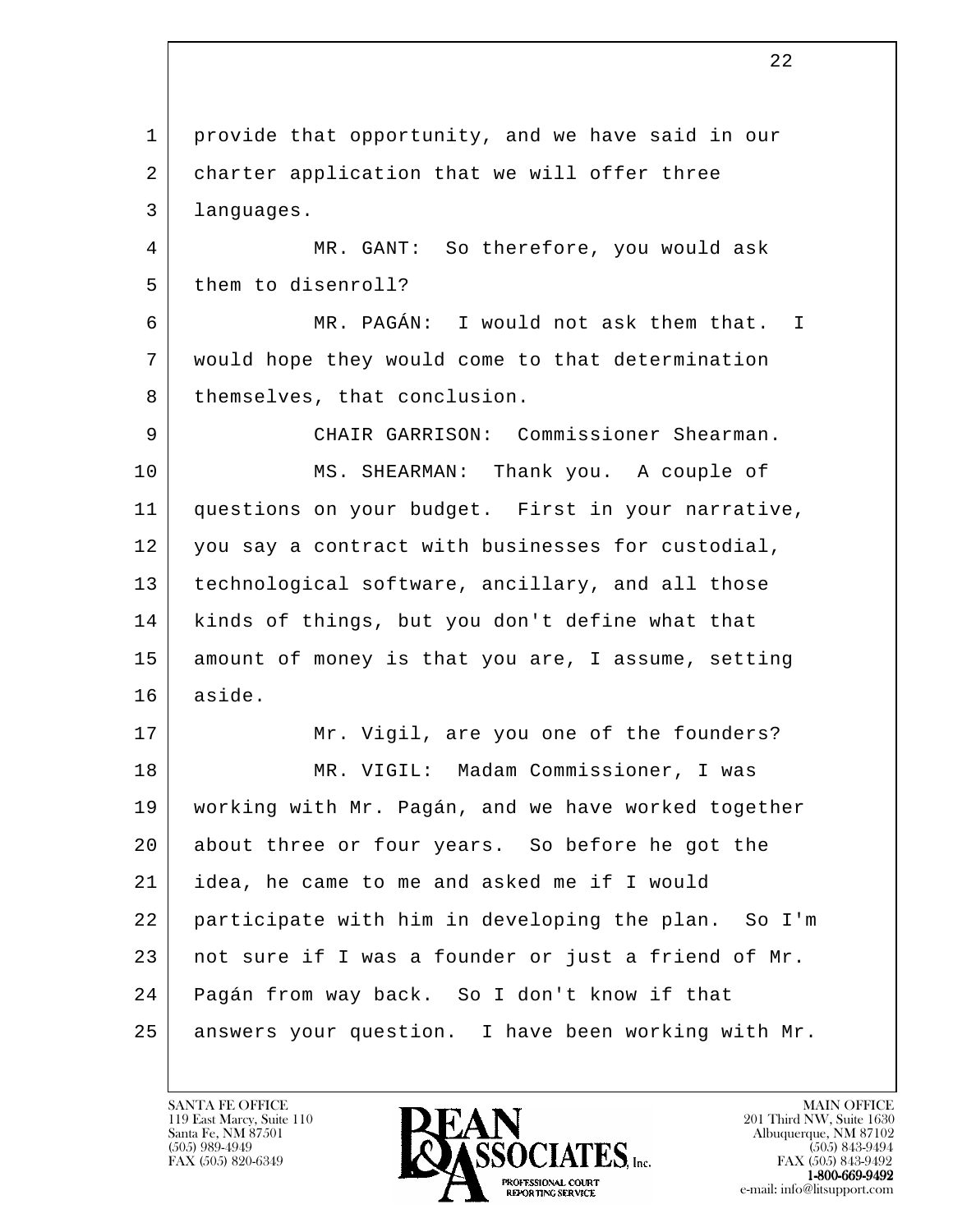1 Pagán prior to him --

| $\overline{2}$ | DR. DURAN: Excuse me. Mr. Chairman and               |
|----------------|------------------------------------------------------|
| 3              | Members of the Commission, applicants can bring      |
| 4              | anyone who they wish to address issues of their      |
| 5              | application. They don't have to be the founders.     |
| 6              | They can be people who have supported the            |
| 7              | application throughout the process. So there is      |
| 8              | nothing that prevents them to bring other resources. |
| 9              | CHAIR GARRISON: Dr. Duran, thank you for             |
| 10             | that clarification.                                  |
| 11             | MS. SHEARMAN: Please go on.                          |
| 12             | MR. VIGIL: As we developed a budget, we              |
| 13             | discussed how services could be rendered. Since      |
| 14             | this is a budget that was put together for           |
| 15             | basically, you know, a five year bullet, depending   |
| 16             | on if and when the school is ever approved, many of  |
| 17             | the charter schools today are contracting out their  |
| 18             | technology services and different various services.  |
| 19             | There aren't enough people -- just as there aren't   |
| 20             | enough business managers to go around, there aren't  |
| 21             | enough technology people to go around. So many of    |
| 22             | the schools are contracting with the services, so we |
| 23             | did place money into contracted services, and that   |
| 24             | is the way the school had planned to pay for these   |
| 25             | services initially in developing this budget.        |

![](_page_22_Picture_3.jpeg)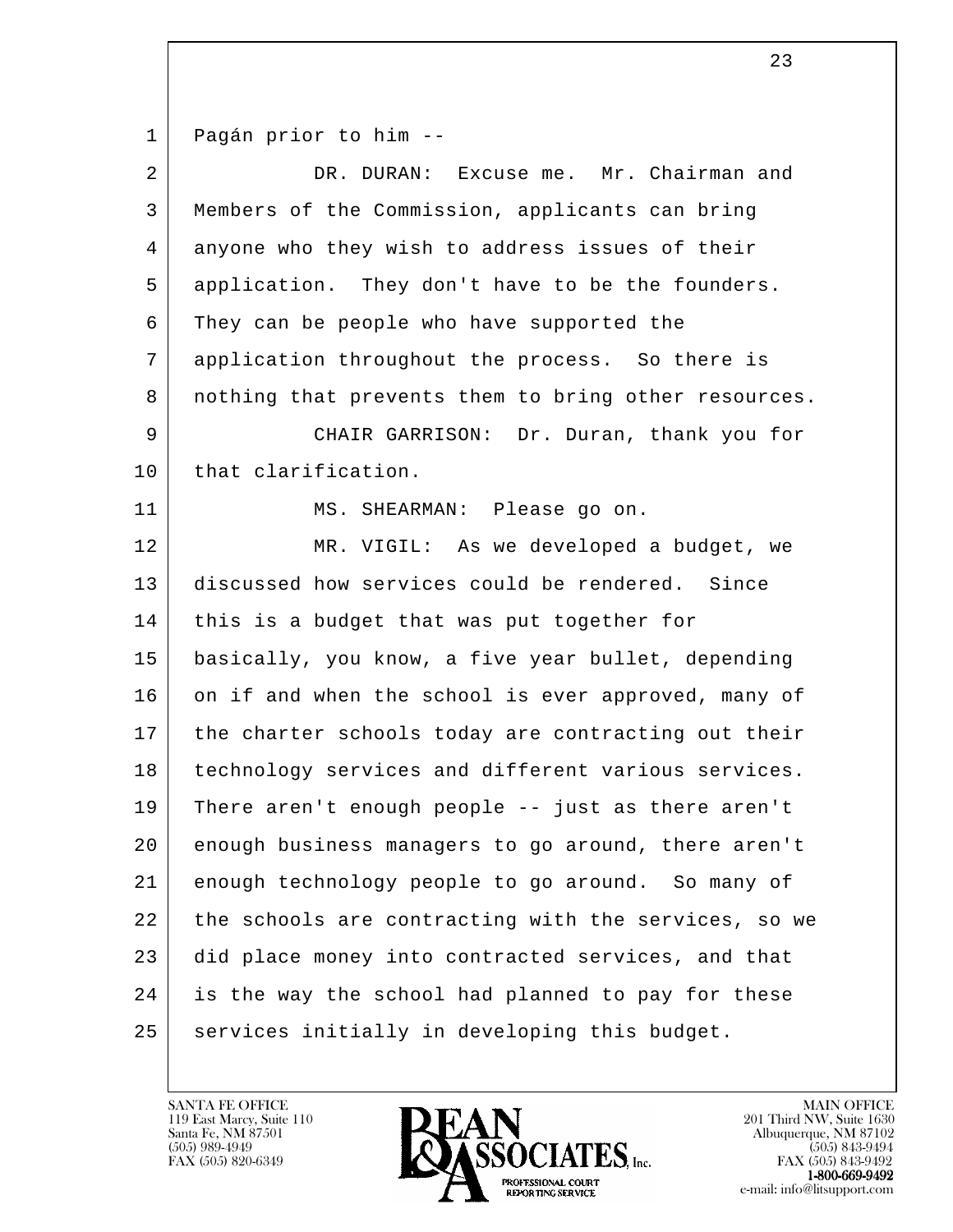l 1 If the school is approved, we would go 2 through the PED process of developing a budget based 3 on actual real unit values and actual projections 4 for that first year, and so our assumptions would 5 change based on what is actually going to occur at 6 that time. But this budget was based on the 7 assumption that, like many other schools, including 8 | the small districts, we would contract out those 9 services, and that was budgeted in in the budget. 10 MS. SHEARMAN: Is that line 41 of the 11 contract services? Is that where you put it? 12 MR. VIGIL: The accountant would probably 13 be 11,634.14, and then application number 000. That 14 | would be the charter of the calendar used by state 15 PED. But under this format, it does not actually 16 follow the state PED contract. This budget is not a 17 state PED approved budget. Most school districts or 18 existing charter schools would use this budget 19 format, as this would not be allowed -- it does not 20 contain enough detail, but we did collapse those 21 numbers so other contract services is probably -- 22 MS. SHEARMAN: Yes. My next question, the 23 average teacher salary you say is 45. You already 24 know that, a math statement there. The next thing, 25 preliminary salary figures for head administrator

119 East Marcy, Suite 110<br>Santa Fe, NM 87501

![](_page_23_Picture_2.jpeg)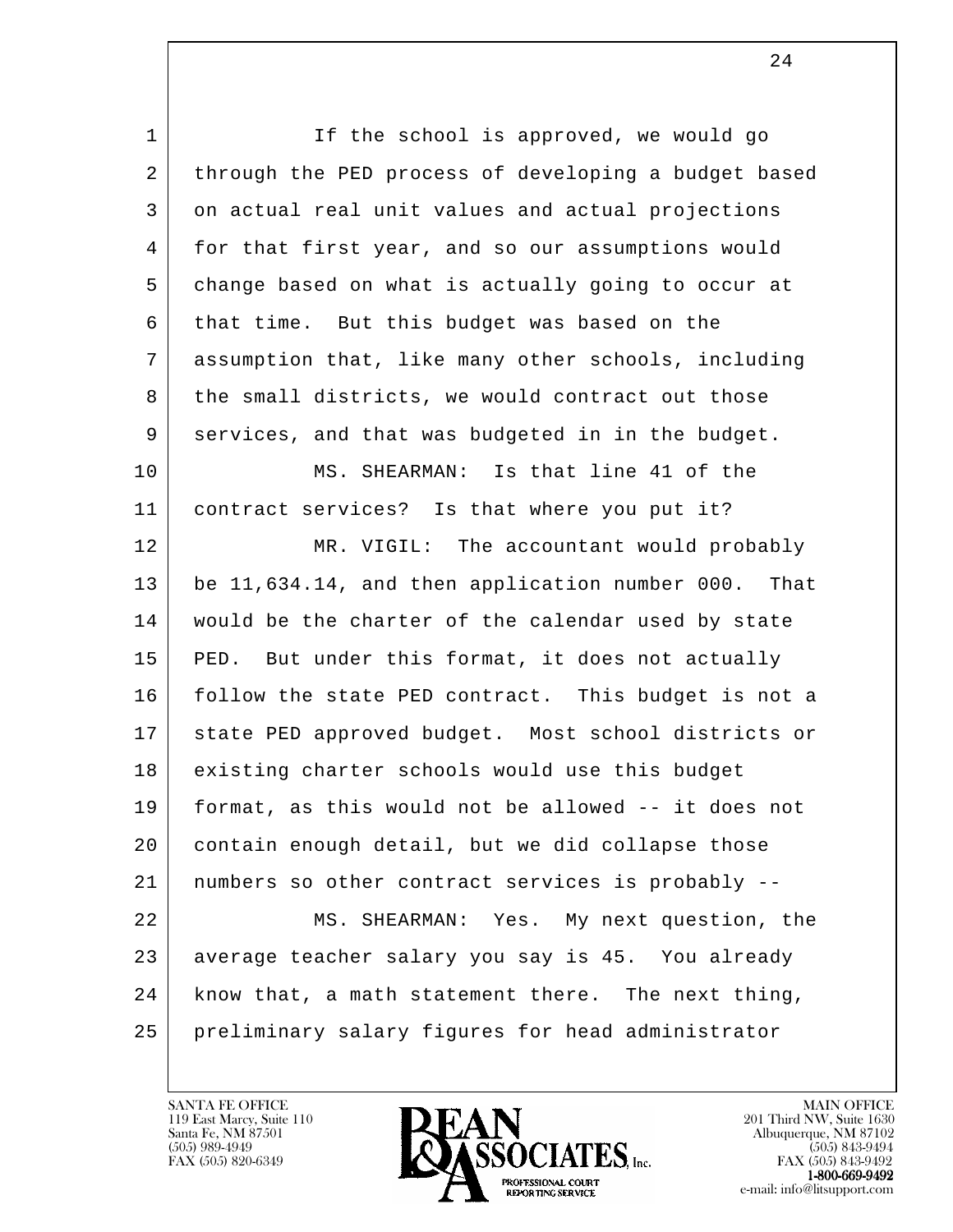l 1 have been established as 20,000 and 80,000 for a 2 school director. Is that two people? 3 MR. PAGÁN: Yes. 4 MS. SHEARMAN: So one person is what, 5 going to work part-time? 6 MR. PAGÁN: That would be, yes, a .25 head 7 administrator and then a full-time school director. 8 MS. SHEARMAN: That's a little unusual. 9 You are going to contract out your financial 10 services. On the amount listed for the land and 11 building, estimated at \$10,000 a month. You say 12 | this amount does not include the state subsidy 13 currently at \$700 a month. On page four, you said 14 you will be sharing facilities with Cottonwood 15 Classic; is that right? 16 MR. PAGÁN: Right. 17 MS. SHEARMAN: So does that mean your 18 share of the monthly rental or lease is \$10,000 a 19 month? 20 MR. PAGÁN: Right. 21 MS. SHEARMAN: So at \$700 a student, at 22 some point it gets to the position where that \$700 23 per student would totally cover what you are 24 projecting the lease to be, and I think it was 25 98,000, was it not, in the budget?

119 East Marcy, Suite 110<br>Santa Fe, NM 87501

![](_page_24_Picture_2.jpeg)

 $FAX (505) 843-9492$ <br>1-800-669-9492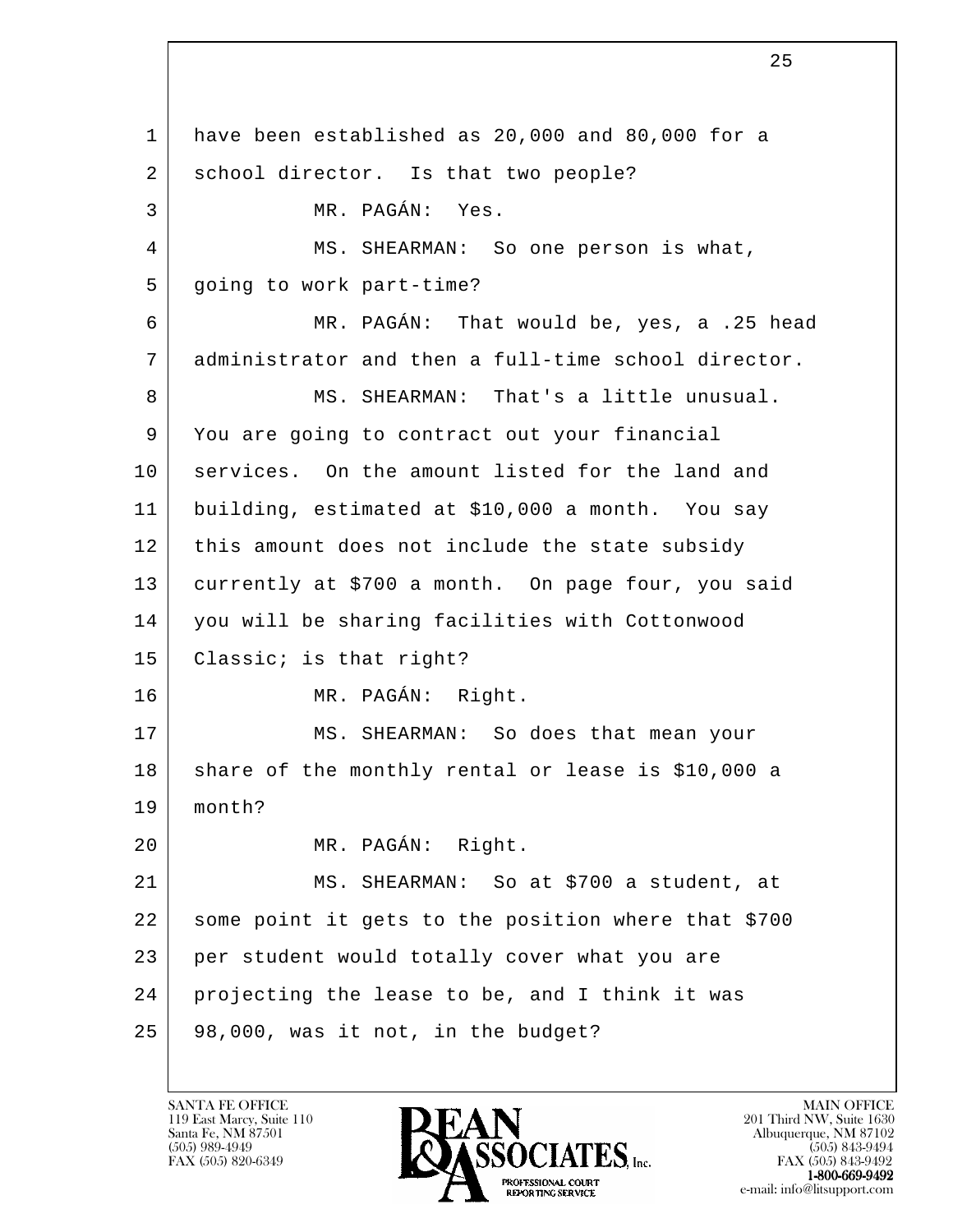| 1  | MR. VIGIL: Board members, what we were               |
|----|------------------------------------------------------|
| 2  | trying to do, Mr. Pagán, working with Mr. Redwing,   |
| 3  | who was at Cottonwood Classical, have asked maybe    |
| 4  | they could co-locate. They have a facility that if   |
| 5  | they could expand into using both schools, they      |
| 6  | would not share the space but rather co-locate       |
| 7  | people in the same building. And through that, they  |
| 8  | would be able to share some of the expenses, share   |
| 9  | some of the costs and also provide a more secure     |
| 10 | environment to both schools. And so using the        |
| 11 | analysis, we would be able to pay for, based on the  |
| 12 | current square footage they are paying for, rent per |
| 13 | square footage, they would be able to cover the      |
| 14 | rents using this model.                              |
| 15 | MS. SHEARMAN: My point is, at some point             |
| 16 | that \$700 per student covers the entire amount that |
| 17 | was listed as your responsibility on the lease, yet  |
| 18 | you still continue to include \$40,000 from          |
| 19 | operational fund in that same line item for land and |
| 20 | the lease of the building.                           |
| 21 | MR. VIGIL: As the school would increase              |
| 22 | in size, what we faced in the number of children     |
| 23 | that were attending per year, and so they would also |
| 24 | have increased square footage needs, and so that     |
| 25 | additional square footage need would increase the    |

![](_page_25_Picture_2.jpeg)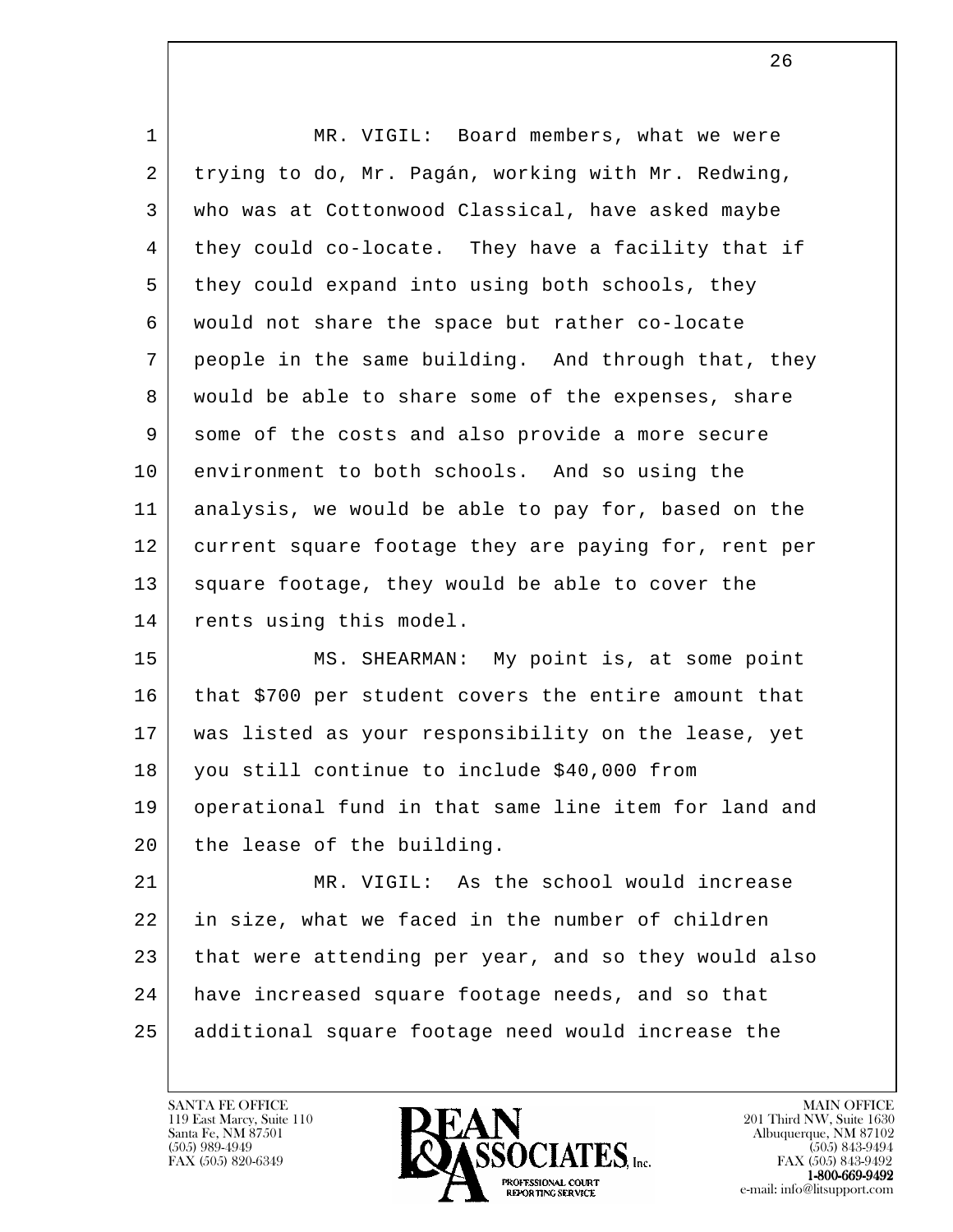l 1 cost of the total lease. Therefore, I don't think 2 in the very end you would have a total coverage. 3 Also as the economy improves -- well, we hope it 4 improves -- we assume that there would be increases 5 in the land cost and rents and that sort of stuff. 6 So we don't anticipate it covering a hundred percent 7 of the lease. 8 MS. SHEARMAN: Professional services 9 include an annual fee to the International 10 Baccalaureate Organization and a contracted adjunct 11 Arabic instructor, but I don't see that amount 12 identified as such in the budget. Would you tell me 13 where that is? 14 MR. VIGIL: If you look on page 62, I 15 believe it's under other professional services, we 16 do have fees in there of 50,000, escalating to 17 60,000. 18 MS. SHEARMAN: I'm sorry, where? 19 MR. VIGIL: On line No. 29. 20 MS. SHEARMAN: Line 29, professional 21 services, 60,000? 22 MR. VIGIL: Yes. It starts at 50 and goes 23 to 60. 24 MS. SHEARMAN: I was asking about the fee 25 for International Baccalaureate and the adjunct

119 East Marcy, Suite 110<br>Santa Fe, NM 87501

![](_page_26_Picture_2.jpeg)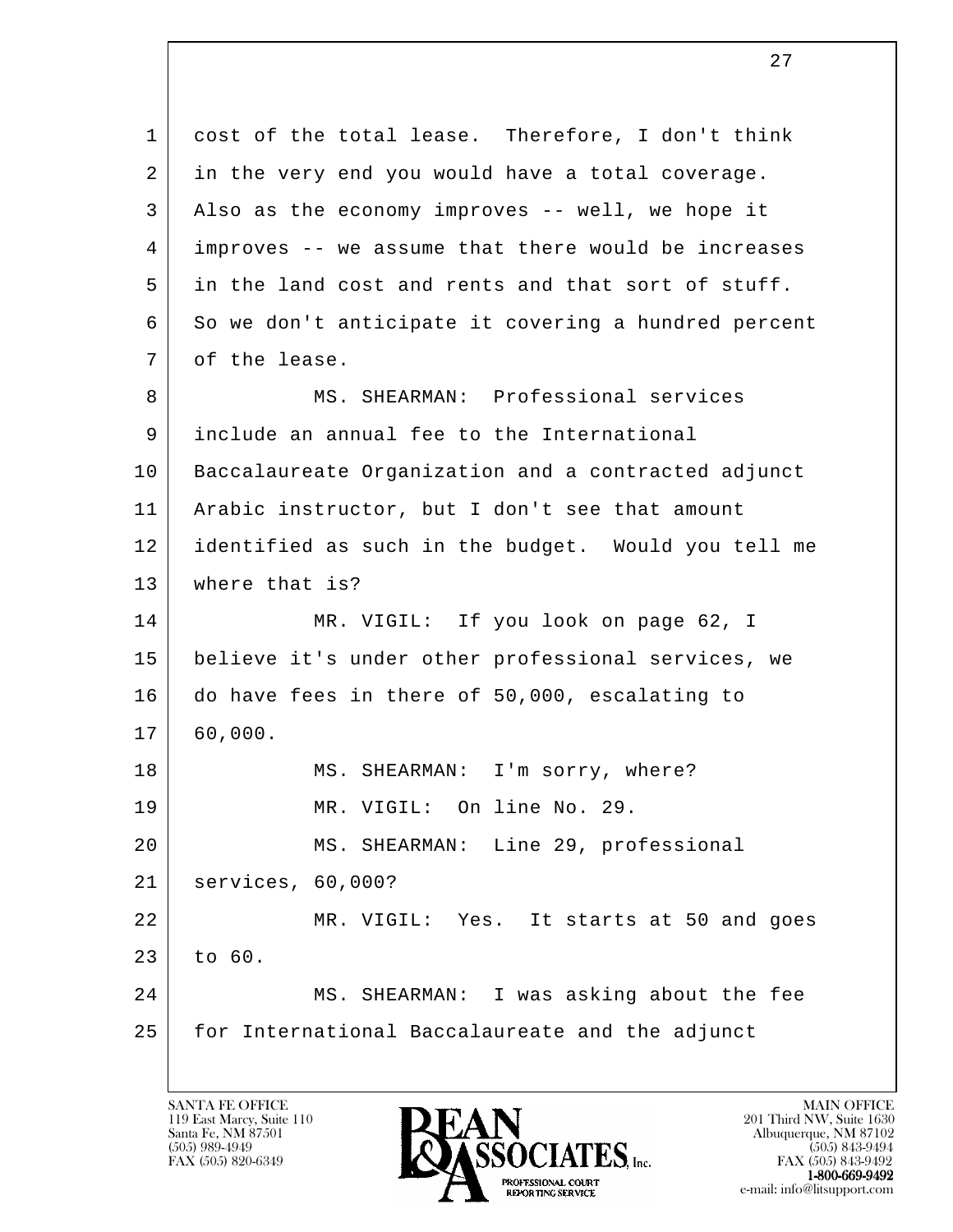l 1 Arabic instructor, and your response was? I'm 2 | sorry. I didn't hear it. 3 MR. VIGIL: Yes. Line 29 has a 4 professional services budget for the first year of 5 50,000 and increasing to 60,000, so we would have 6 covered those. 7 MS. SHEARMAN: Would you break that down 8 for me, please? 9 | MR. PAGÁN: The International 10 Baccalaureate fees for the primary series program is 11 currently \$10,000 per year. In addition to that, 12 there is quite a bit of professional development 13 that we need to complete. There's a tier process 14 for teachers to be certified in the primary series 15 program. So approximately per participant per year 16 is about \$2,500 for training. 17 | And then I believe you also mentioned the 18 | adjunct faculty, which is, you know, probably about 19 an hour per day, five hours per week per person. So 20 we probably estimate about \$40 to \$50 per hour for 21 that individual. And that's how we came up with 22 | these figures. 23 | I do want to sort of emphasize that it's 24 very difficult to put a budget in place when there 25 are so many variables that we really have no control

![](_page_27_Picture_2.jpeg)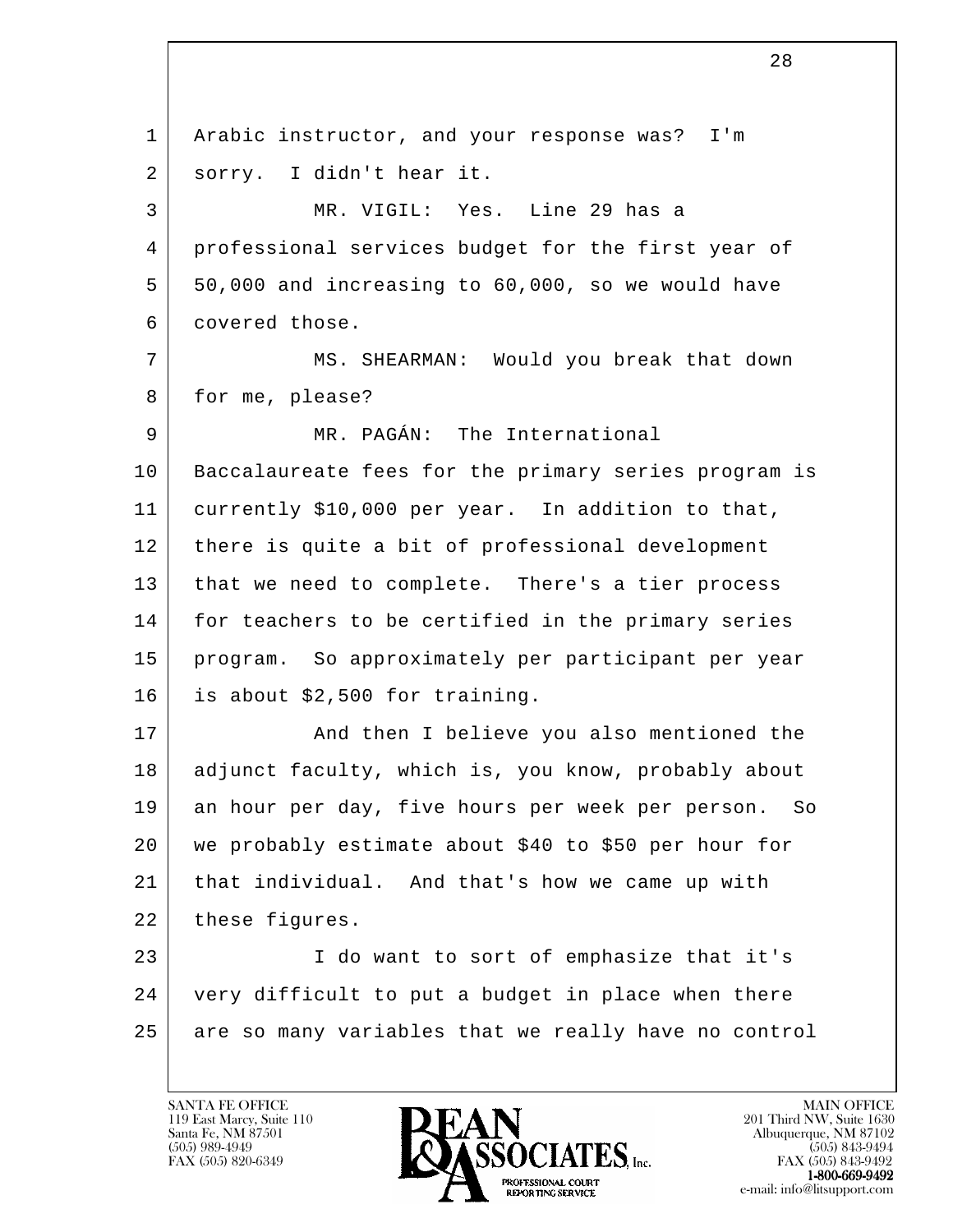l 1 over in terms of what we are going to find when we 2 go out to recruit, and the IB program has also 3 increased their fees over the past two years. We 4 don't know if that's going to happen again. And 5 also the training, it could also be more than what 6 we are actually projecting. So this is a very, very 7 | rough draft of a five year budget. We did the best 8 we could to put the figures together, but do we have 9 to the cents, to the dollars, probably not. 10 MS. SHEARMAN: Are you anticipating being 11 able to find a licensed teacher, highly qualified, 12 in the state of New Mexico to teach Arabic? 13 MR. PAGÁN: My goal is to first of all 14 seek the support and the help of the colleagues that 15 | I know at UNM in that department. They recently, if 16 you are aware, they had an institute this summer for 17 | the teaching of Arabic and some other languages that 18 are in a critical shortage area. So I will take 19 | that step to seek and to advertise for that 20 individual. But until we do so, you know, I didn't 21 get a list of available certified teachers that also 22 | speak Arabic, but I know that there are at least 200 23 families in the Albuquerque area who speak Arabic. 24 MS. SHEARMAN: But I don't think speaking 25 the language is going to qualify them to teach the

![](_page_28_Picture_2.jpeg)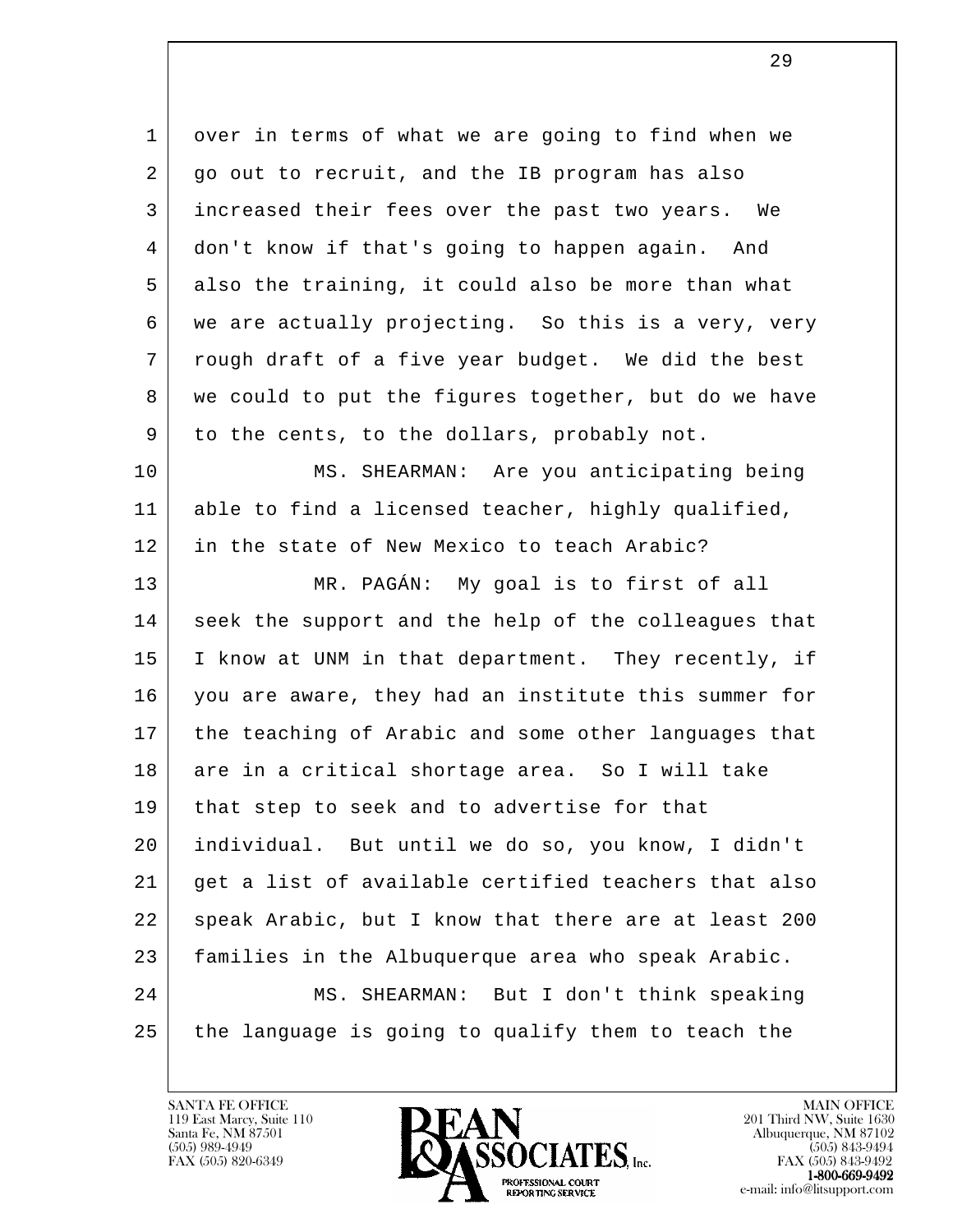1 language.

l 2 MR. PAGÁN: Well, what I am hoping is that 3 a teacher will be certified who is also an Arabic 4 | speaker, and I will be advertising for that. 5 MS. SHEARMAN: Let me just throw out, what 6 happens if you don't find that certified person to 7 teach Arabic? 8 MR. PAGÁN: Well, we will probably seek 9 alternative licensure, if it's required, but I hope 10 that there will be ways to offer that one hour a day 11 for students, and if there is a possibility to offer 12 | that without a licensed teacher or, you know, I 13 guess, seek some kind of guidance from the PED about 14 what can we do about alternative licensure. 15 MS. SHEARMAN: Another thought that has 16 occurred to me as I read your application, this 17 almost seems to me -- well, no, not almost -- this 18 seems to me that it would be a wonderful fit as an 19 extension or expansion of the Cottonwood Classic 20 school. It's already there. You are going to be 21 sharing facilities, the same program, international 22 baccalaureate. Why would it not make sense to 23 expand the grades for Cottonwood Classic to include 24 the grades that you all are anticipating? Certainly 25 economy of scale would come into play, sharing

119 East Marcy, Suite 110<br>Santa Fe, NM 87501

![](_page_29_Picture_3.jpeg)

FAX (505) 843-9492 e-mail: info@litsupport.com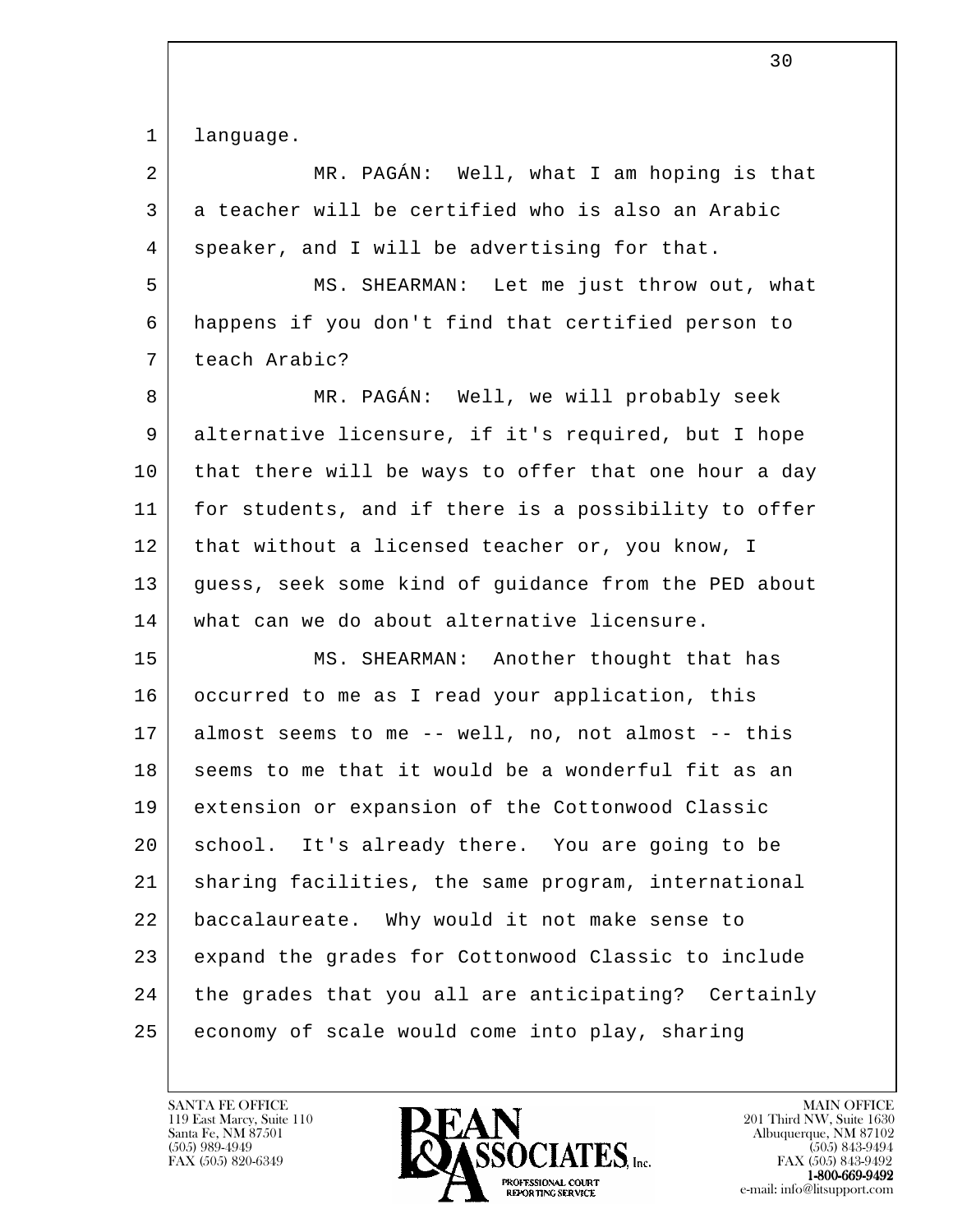1 administrators. There's a lot of money to be saved 2 with expanding an existing program.

 3 MR. PAGÁN: I can't speak for, you know, 4 Cottonwood Classic. I don't know if they are 5 interested in expanding to the elementary level, but 6 one of the reasons why we were so excited about 7 sharing the facility is that we will be able to take 8 advantage of those economies of scale. We hope that 9 we would have the same custodial technology services 10 as well that would share those services on the same 11 facility.

12 So in terms of administrative staff, I 13 mean, I hope that also can be worked out. I mean, 14 | special education, bilingual services, that we could 15 maybe have the same administration, but we haven't 16 really sat down and discussed that. I think we are 17 waiting to see if this application is approved when 18 | we get to that next phase, that next stage.

l 19 DR. DURAN: If I may, Mr. Chairman and 20 Members of the Commission, on the question at hand, 21 if Cottonwood Classic were a state school, you would 22 be entertaining an amendment, so would that be 23 | something you would like to do? I think with state 24 schools, I am not sure how the PEC would react to 25 that kind of expansion, but they would have to come

119 East Marcy, Suite 110<br>Santa Fe, NM 87501

![](_page_30_Picture_5.jpeg)

FAX (505) 843-9492 e-mail: info@litsupport.com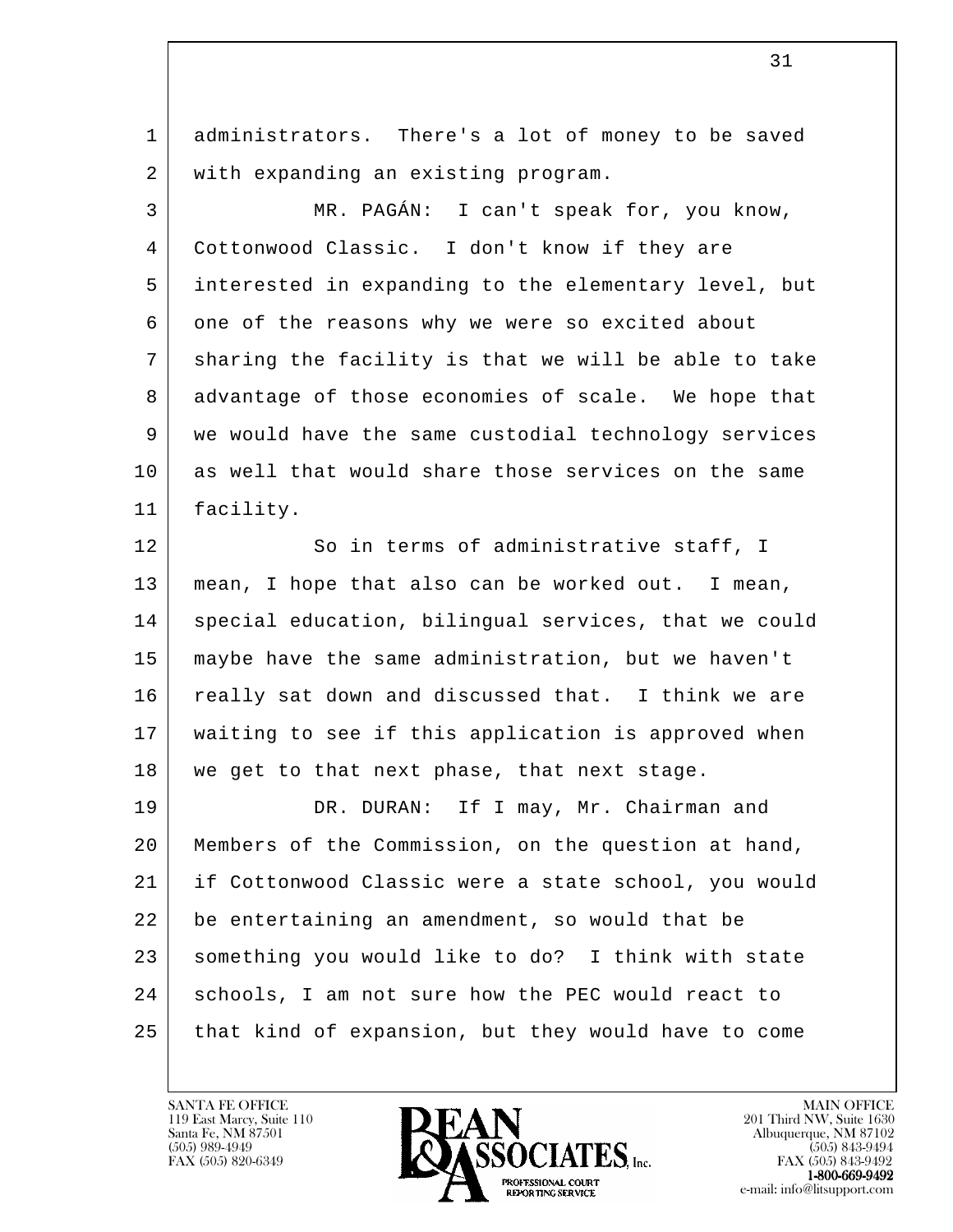l 1 in with an amendment request, and then you would 2 have to approve it or deny it. So I just -- 3 MS. SHEARMAN: Just as a point of fact, my 4 personal opinion, I think it would be a dandy idea. 5 That's my personal opinion. 6 MR. PAGÁN: Thank you. 7 | MS. SHEARMAN: Thank you very much. 8 CHAIR GARRISON: Commissioner Krivitzky. 9 MS. KRIVITZKY: Good morning. I just 10 wanted a little more clarification on your extended 11 day. I think it's a wonderful idea, and I know kids 12 | need that extra time at the end of the day. You 13 talked about physical education, lacrosse, martial 14 arts, music, and art. 15 MS. POGNA: Uh-huh. 16 MS. KRIVITZKY: Is this going to be taught 17 by licensed certified teachers, or can you explain a 18 little bit more how that would look? If I had, say, 19 a third grader who gets to school at 8:00 and 20 attends the regular lessons, they have a 90-10 21 language immersion, and then what happens at the end 22 of the day? 23 MR. PAGÁN: So from 3:30 to 4:30, 24 approximately every quarter, parents and students 25 will have the opportunity to select from the list of

119 East Marcy, Suite 110<br>Santa Fe, NM 87501

![](_page_31_Picture_2.jpeg)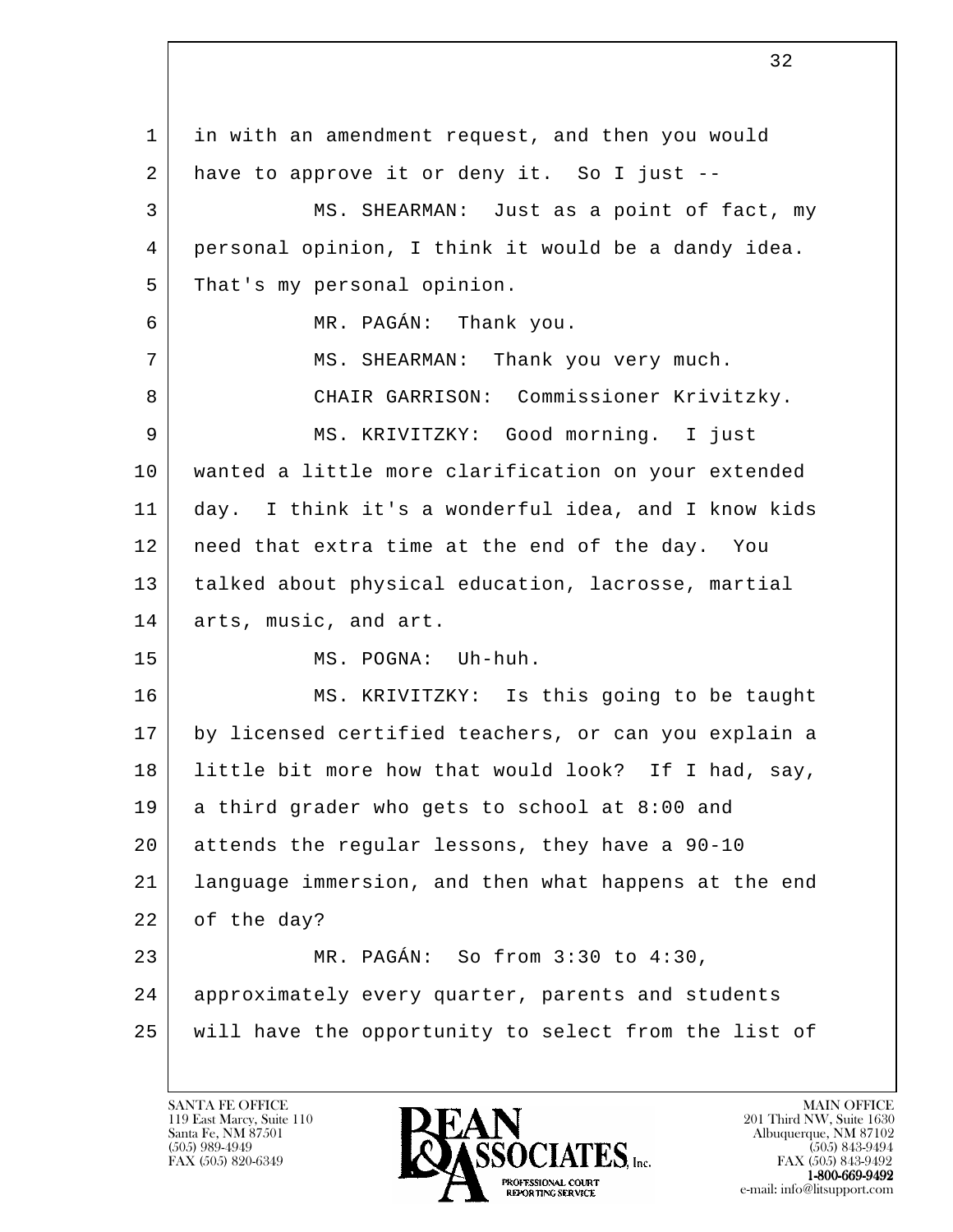1 offerings that we would be putting together from 2 3:30 to 4:30. They will include activities in those 3 areas that you mentioned -- performing arts, visual 4 arts, sports. There will be other courses. These 5 courses from 3:30 to 4:30 are not going to be 6 necessarily taught by certified teachers. They 7 could be professionals in the field that we will, 8 you know, hire to teach during that time.

 9 What we hope will happen is the IB program 10 requires students during their normal day, that they 11 be engaged in art and music. What we hope will 12 happen, that since we don't have enough time to do 13 everything we would like to do during the day, is 14 | that they will take then that opportunity from 3:30 15 to 4:30 to expand on what they have been doing 16 during the day. So if they had an art project that 17 they couldn't quite finish during the day, then they 18 will have the opportunity to do it with the art 19 teacher in the afternoon.

l 20 The same with music. The IB program is 21 really more of an exploration of music, music 22 appreciation, music theory. We would like to see 23 students actually practice and become proficient in 24 playing an instrument. So that will also happen 25 from 3:30 to 4:30. So every quarter there will be

119 East Marcy, Suite 110<br>Santa Fe, NM 87501

![](_page_32_Picture_4.jpeg)

FAX (505) 843-9492 e-mail: info@litsupport.com

 $\overline{\mathbf{33}}$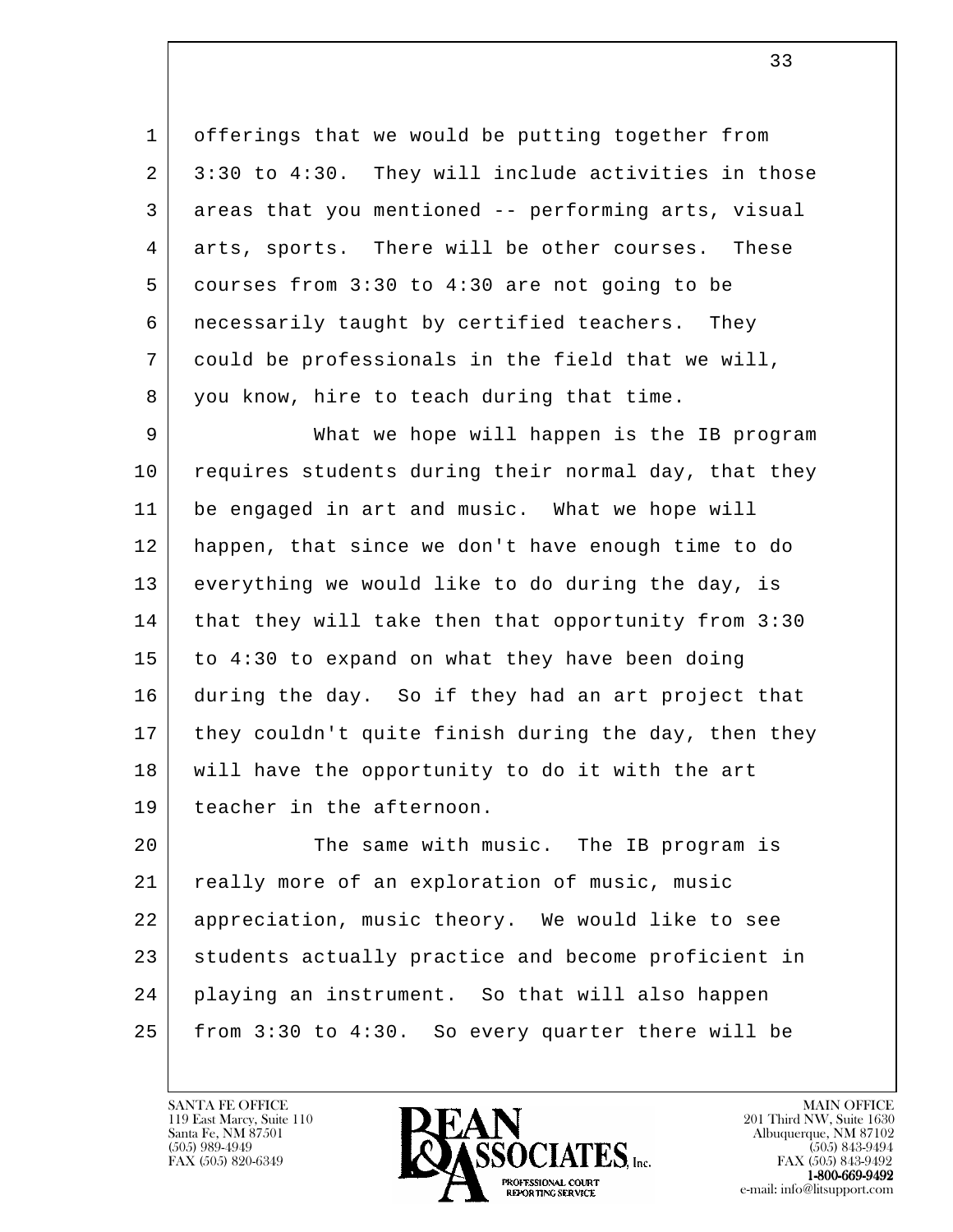1 another list of activities that will go home where 2 parents can then select, with the input of their 3 children, what they would like to do during that 4 | time. And it will be completely funded by the 5 school.

 6 MS. KRIVITZKY: So this isn't a graded  $7$  thing; this is just an extension of their --

8 MR. PAGÁN: No. Right, of their learning 9 during the day. It's not graded. We will also 10 have, by the way, since we have a no homework 11 policy, we will have time from 3:30 to 4:30 for 12 teachers to tutor students in areas that they have 13 identified as being something they need help with. 14 So staff will be aware that from 3:30 to 4:30, 15 students might drop in and seek some additional 16 support in areas that they are struggling in. 17 | MS. KRIVITZKY: Just in the physical, the

 18 PE, lacrosse, do you have fields there, or do they 19 have to travel somewhere for that?

l 20 MR. PAGÁN: Very limited fields. I have 21 not explored, there across the street, the school 22 is, as you know, in Los Ranchos, so there is an open 23 space that I need to sort of explore more. But my 24 understanding is that Cottonwood Classical is also 25 looking at that, so they wouldn't have to go very

![](_page_33_Picture_6.jpeg)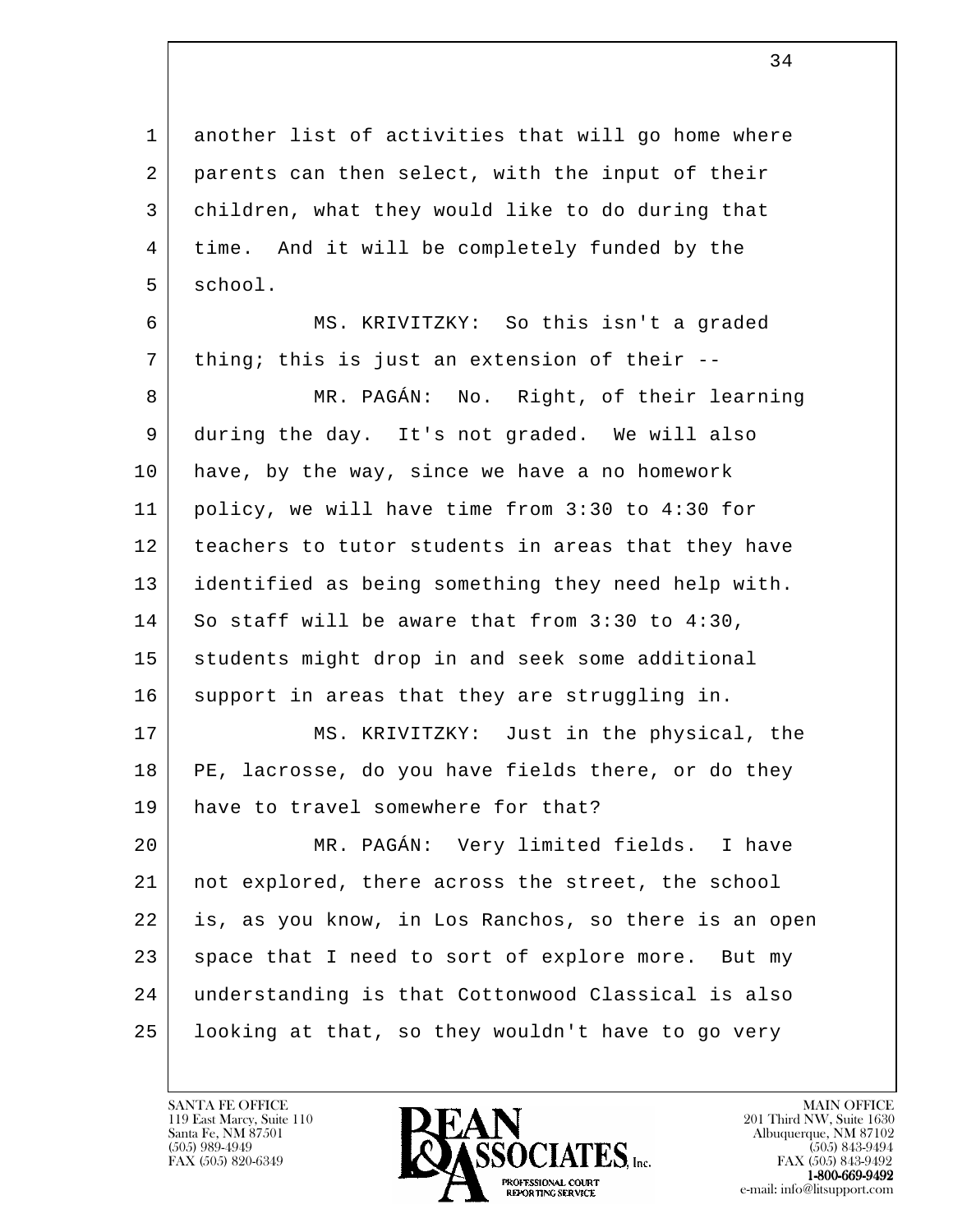l 1 far to do that, to practice that. 2 MS. KRIVITZKY: Thank you. 3 MR. PAGÁN: You're welcome. 4 CHAIR GARRISON: Mr. Bergman. 5 MR. BERGMAN: Thank you, Mr. Chairman. 6 After reading your application and looking 7 at the preliminary analysis, I know you are going to 8 respond to the preliminary in the next few days, but 9 a thought did occur to me. Since you are going to 10 be teaching kindergarten kids 90 percent in Spanish, 11 how are the ones at this point who only speak 12 English, how are they going to be able to function 13 in that kind of environment? 14 MR. PAGÁN: Actually, the 90-10 model is 15 intended for English dominant students. So we do 16 have -- I would suspect that 100 percent of the 17 kindergartens that rate for the school are raised to 18 be English dominant. So it is called a one way 19 immersion program. It has years and years and years 20 of research backing that shows that English dominant 21 students placed in an immersion environment, do 22 extremely well not only in their target language but 23 in their home language. 24 | I would like to point out that we 25 currently have three schools that are using the same

 $35$ 

![](_page_34_Picture_2.jpeg)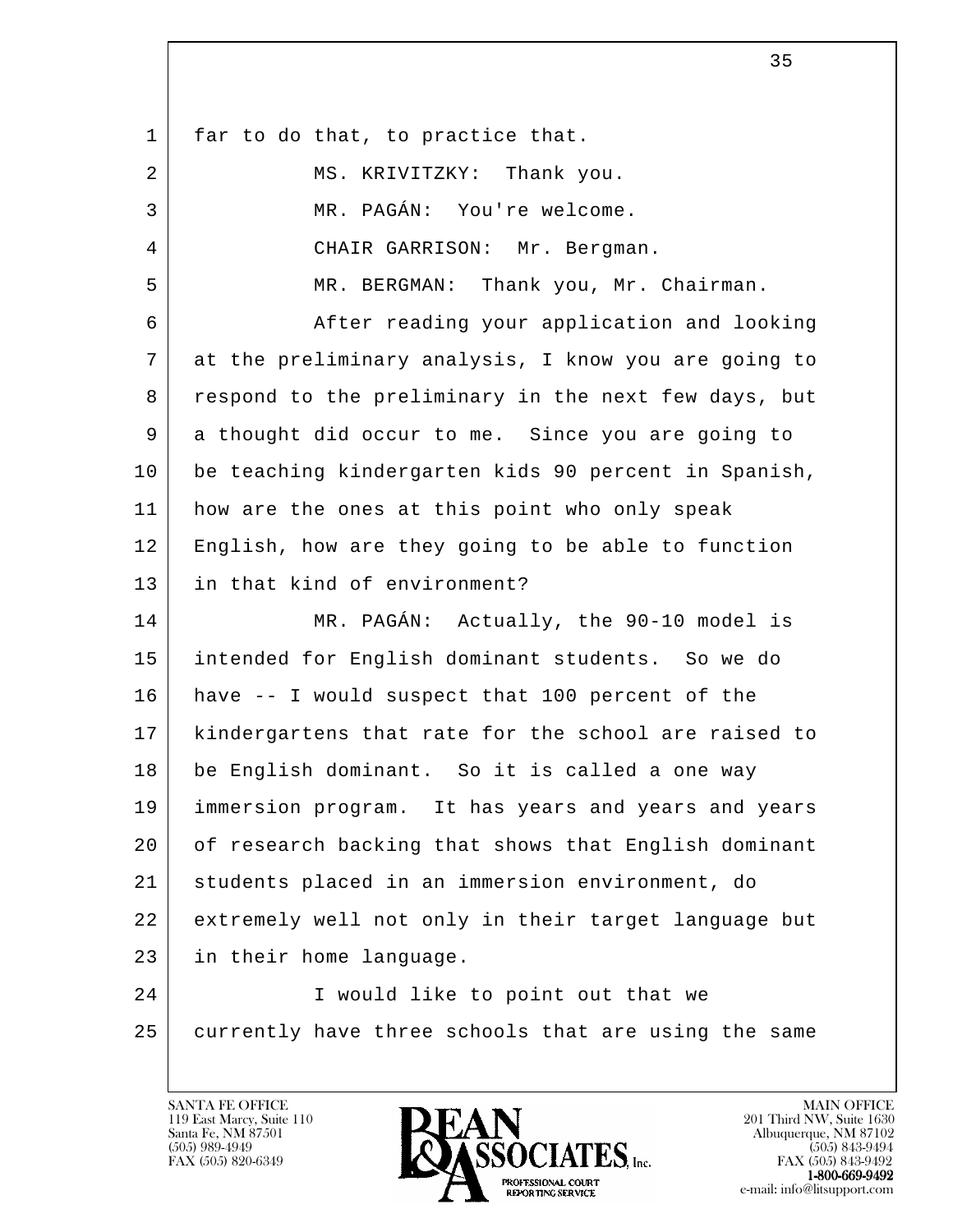l 1 sort of model, and all of them met AYP over the past 2 two years. 3 MR. BERGMAN: Thank you. Now, on the 4 Arabic part after they have their instruction in the 5 fourth and fifth grade and then they are going to 6 move on somewhere else, either back into APS or into 7 another charter school, are they not going to lose 8 what they have learned? I assume it's not a 9 | language that's being taught widely. 10 MR. PAGÁN: We are also working -- we 11 would be working with Cottonwood Classical. 12 Obviously it would be two lotteries, but we would 13 like to work with Cottonwood Classical to offer the 14 language at that school, because we suspect that a 15 lot of the parents and families from New Mexico 16 International School will apply to Cottonwood 17 Classical. 18 | The Mand the only other school that I know of 19 that's publicly funded that offers Arabic as a 20 language option is Ames, and that would be at the 21 high school level. So we immediately will try to 22 come up with ways to, you know, provide students the 23 opportunity to continue the language by exploring 24 other schools that might offer the same opportunity 25 at the middle school level.

119 East Marcy, Suite 110<br>Santa Fe, NM 87501

![](_page_35_Picture_2.jpeg)

FAX (505) 843-9492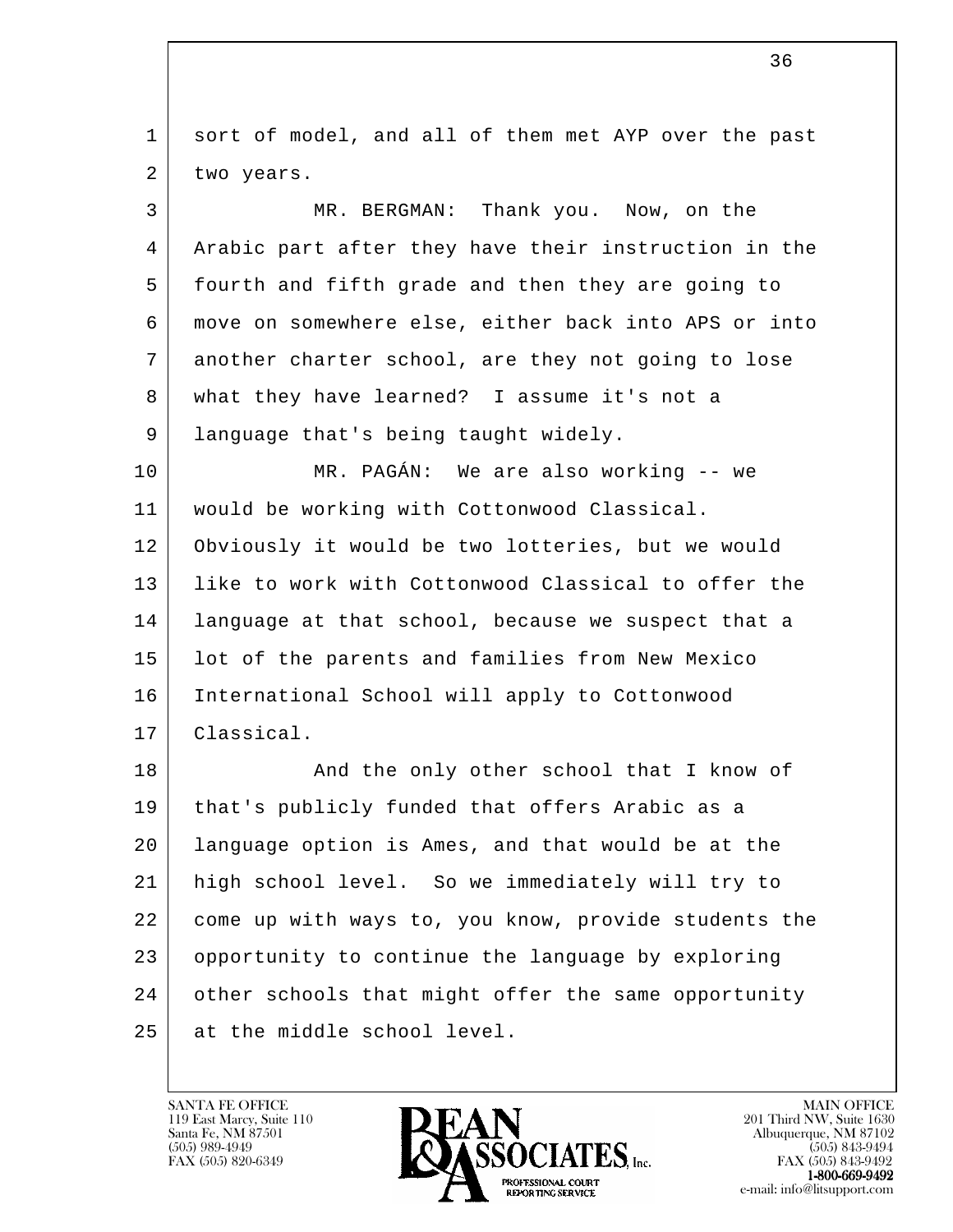1 | MR. BERGMAN: Thank you. And this is more 2 for my own satisfaction and my curiosity. Since you 3 are going to be sharing space with Cottonwood 4 Classical, are your students going to be 5 commingling? Are you going to be in a separate 6 area? Are you going to be wandering the halls 7 together and it's hard to tell whose students belong 8 to where?

 9 MR. PAGÁN: No. We will be in separate 10 facilities. When I spoke -- and by the way, this is 11 at this point a verbal, just verbal conversation, 12 just conversations we have had about locating the 13 school there, but I made sure that the space would 14 be separate from middle and high school students.

 15 MR. BERGMAN: Thank you. I know part of 16 it is the same playgrounds and things like that, I 17 don't see it as a problem, but I was curious about 18 how they are going to wander around during the day.

l 19 MR. PAGÁN: Right. The Cottonwood 20 Classical, the plan is more and more to move to the 21 east campus and vacate the area where the Challenger 22 Space Center is right now -- Simulation Center --23 | I'm not sure. But anyways, so that as our students 24 grow in terms of the phased in program, they will 25 also be slowly moving to the east campus.

119 East Marcy, Suite 110<br>Santa Fe, NM 87501

![](_page_36_Picture_5.jpeg)

FAX (505) 843-9492 e-mail: info@litsupport.com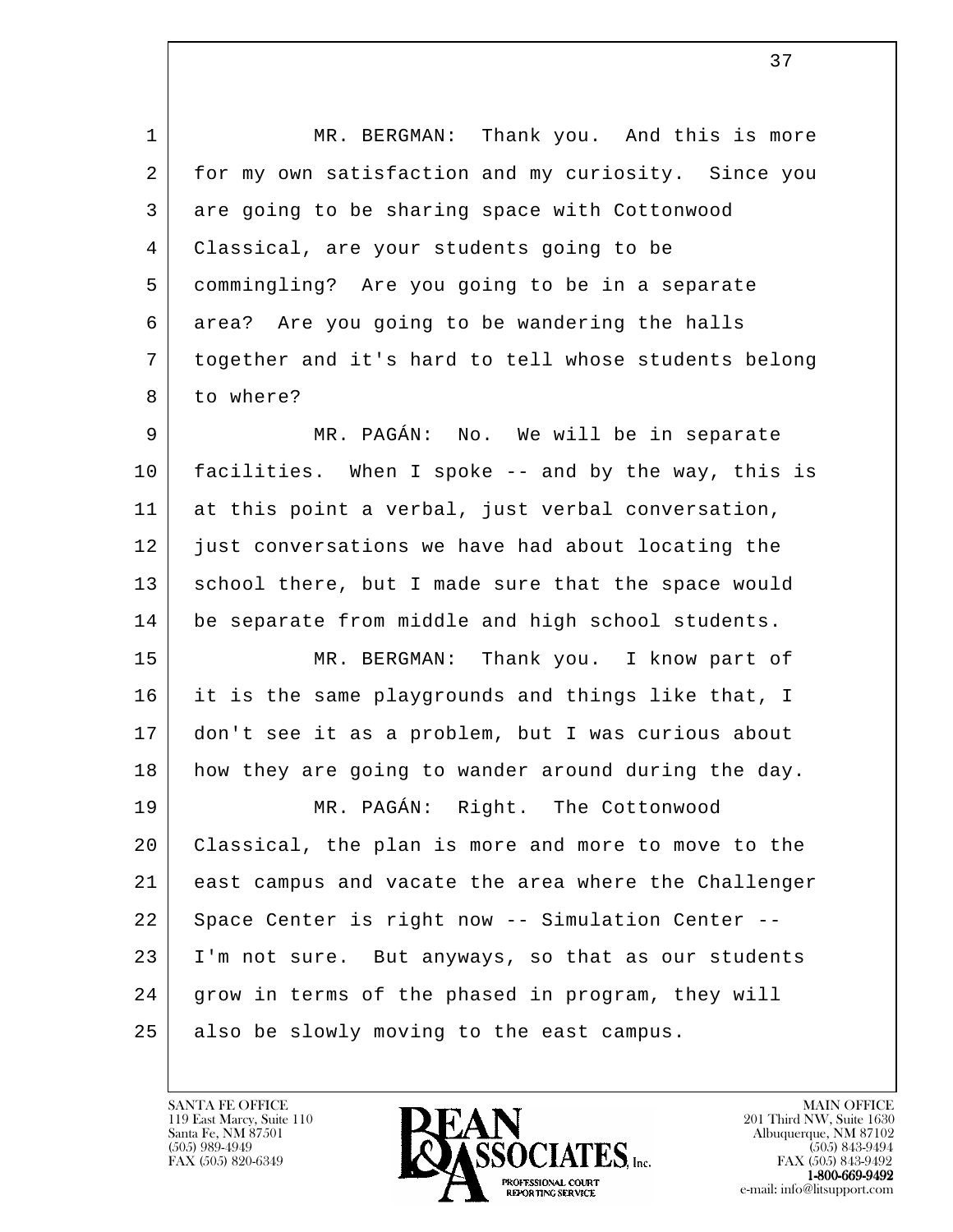l 1 | MR. BERGMAN: And while you are waiting 2 for your IB certification, do they allow you to use 3 their curriculum or do you have to develop another 4 curriculum? 5 MR. PAGÁN: No. We immediately enter into 6 what's called the candidate stage, and as soon as we 7 make the application, part A, which we will do 8 immediately, we have access to all their services, 9 online curriculum, professional development, and 10 it's from day one we start using the curriculum. 11 MR. BERGMAN: You used the word online. 12 How much of your instruction is going to be online? 13 MR. PAGÁN: None. 14 MR. BERGMAN: None. 15 MR. PAGÁN: For students. The teachers 16 have access to the online curriculum. 17 MR. BERGMAN: I think that's got me. 18 Thank you. I appreciate it. 19 MR. GANT: I have one more. I should have 20 done this earlier. It's one of my -- one of the 21 things that pushes my button. In looking at your 22 9108, I see that you have gifted children and it 23 grows in numbers over time to 12. But you don't 24 list any DD? 25 MR. PAGÁN: I'm sorry. Could you repeat

38

![](_page_37_Picture_2.jpeg)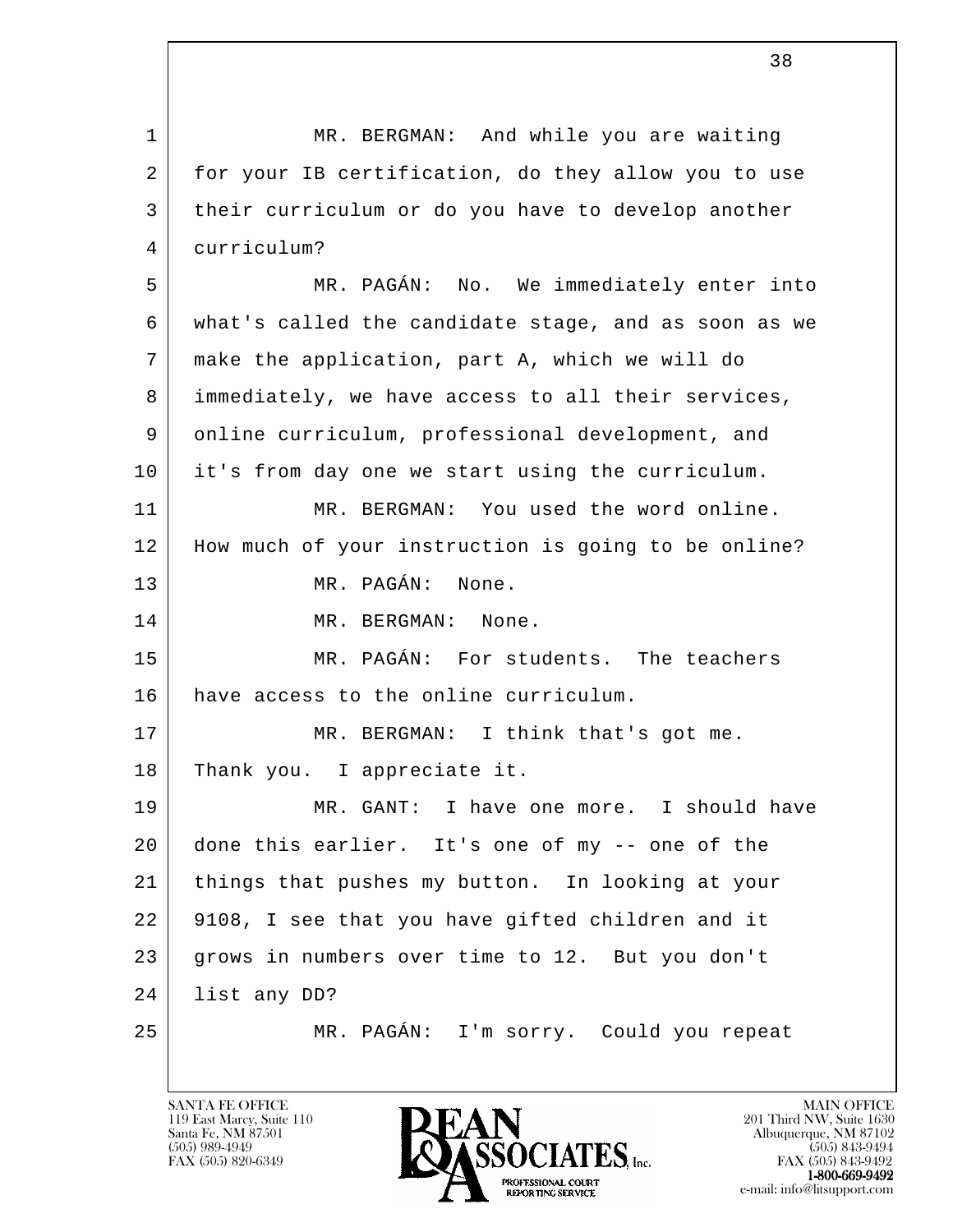l 1 your question? 2 MR. GANT: On the 9108 form. 3 | MR. PAGÁN: The budget? 4 MR. GANT: The SEG. 5 MR. VIGIL: The 910-B-5? 6 MR. GANT: Right. Now, you have under 7 | special ed, you have gifted children and the numbers 8 grow over time, but you list no DD. Do you have any 9 idea how many DDs you are going to have in your 10 school at all? 11 | MR. VIGIL: In the budget that we 12 | submitted -- every year has a different budget, of 13 course -- we would have C and C gifted and D and D 14 gifted listed in the numbers up above. The D and D 15 gifted are carried down below to the special ed 16 number, so I guess I am not understanding your 17 question. There are some C and D level students 18 estimated in the 9-10-B-5s, so we have, you know, 19 just short of, projected for budget purposes, an 20 amount in there. 21 MR. GANT: I see gifted. 22 MR. VIGIL: If you look at, for example, 23 on page 58, it's the first budget I pulled up. 24 MR. GANT: I am looking at 58 -- or 55. 25 Go ahead.

 $\sim$  39

119 East Marcy, Suite 110<br>Santa Fe, NM 87501

![](_page_38_Picture_2.jpeg)

 $FAX (505) 843-9492$ <br>1-800-669-9492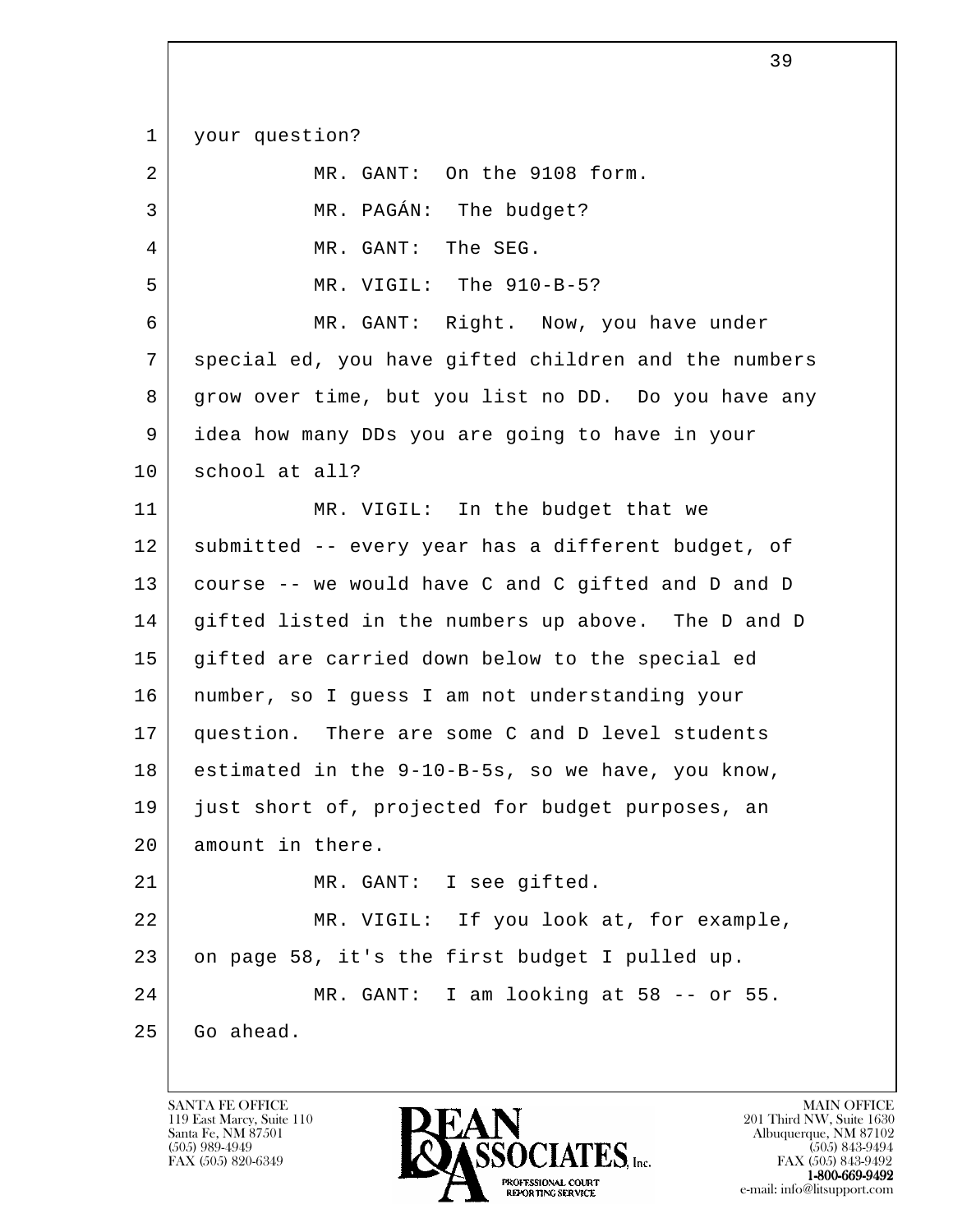| $\mathbf{1}$ | MR. VIGIL: Correct. The way this                       |
|--------------|--------------------------------------------------------|
| 2            | 9-10-B-5 works, if you look at the very top, you       |
| 3            | will see where it starts off with kindergarten         |
| 4            | program and then basic program. You see C and C        |
| 5            | gifted. That includes both regular C and C gifted.     |
| 6            | Then you have D and D gifted. So that includes both    |
| 7            | the D level special and the D gifted. So it does       |
| 8            | have, you know, of those 12 kids that are in there,    |
| 9            | six could be D with --                                 |
| 10           | MR. GANT: Special needs.                               |
| 11           | MR. VIGIL: Special needs.                              |
| 12           | MR. GANT: So you figure 12 students out                |
| 13           | of the total population?                               |
| 14           | MR. VIGIL: This was for --                             |
| 15           | MR. GANT: Looking at other schools in the              |
| 16           | percentages of their special needs students, you       |
| 17           | figure this is the number based upon other schools     |
| 18           | of the same size or                                    |
| 19           | MR. VIGIL: Right. Based on my review of                |
| 20           | other charter schools in the district and stuff, you   |
| 21           | know, my understanding is the national average,        |
| 22           | statewide average for special ed is 14 percent.<br>The |
| 23           | statewide average is 17 percent. And so we             |
| 24           | discussed the numbers that were at the state and       |
| 25           | national percentage averages. So what we did is we     |
|              |                                                        |

![](_page_39_Picture_2.jpeg)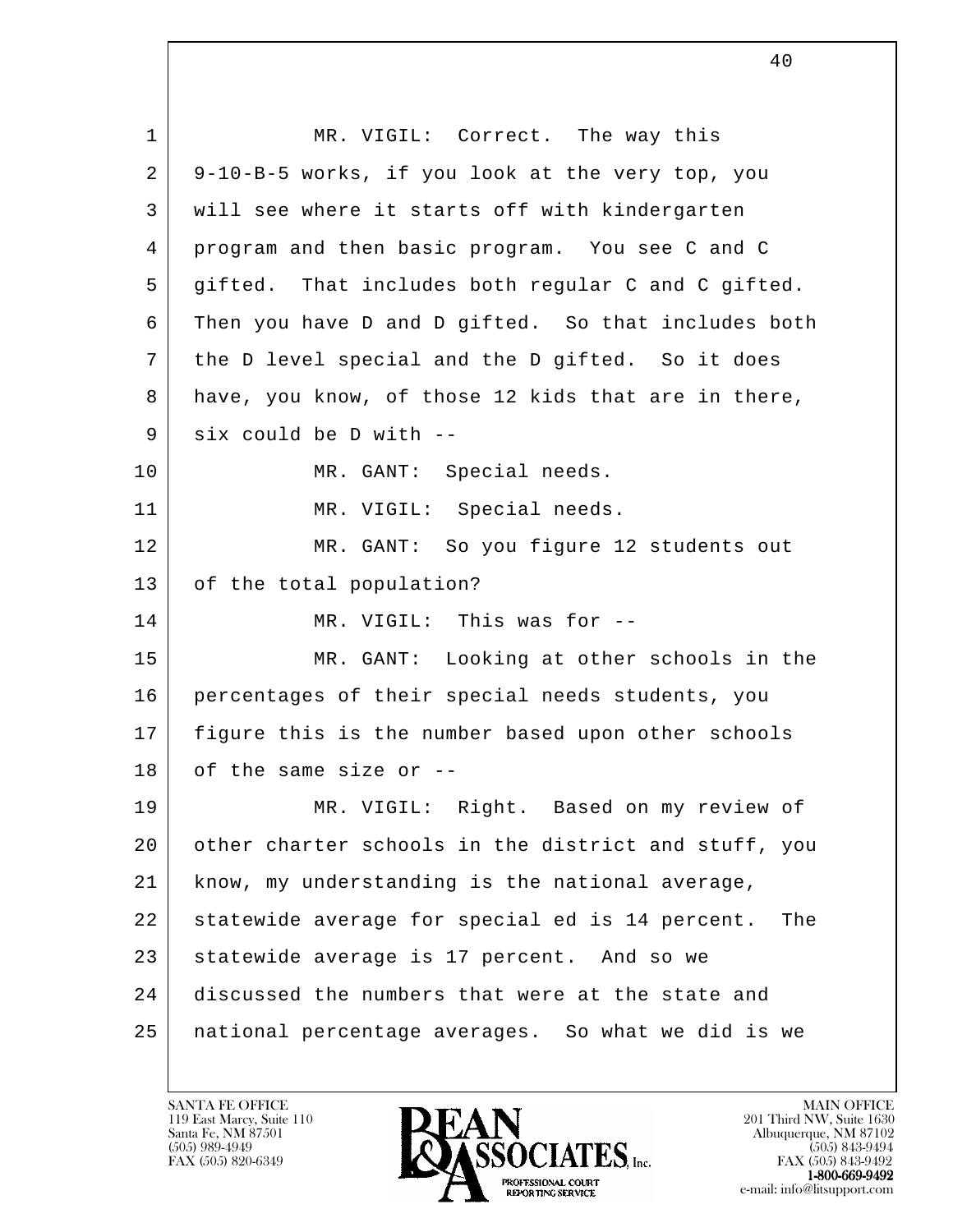l 1 | then discussed between Carlos and myself what would 2 be the appropriate number for this school, and this 3 is what we felt would be appropriate based on 4 projections. 5 MR. GANT: Okay. 6 MR. VIGIL: We realize it may change based 7 on actual enrollments, but this is for budget 8 planning purposes only. 9 CHAIR GARRISON: Are there any other 10 questions from the commissioners? 11 The commission encourages continued public 12 input in writing until Friday, August 20th at 5:00 13 p.m. Written comments should be sent to Public 14 Education Commission, Ms. Beverly Friedman, 300 Don 15 Gaspar Avenue, Santa Fe, New Mexico 87501, or e-mail 16 comments to Beverly Friedman to 17 bev.friedman@state.nm.us. 18 We request the applicant adhere to the 19 deadline and submit their written responses to both 20 the preliminary analysis and our questions by e-mail 21 to Ms. Friedman to ensure that they are received on 22 time for consideration at our decision-making 23 meeting on September 9, 2010. Thank you. 24 MR. PAGÁN: Thank you. 25 CHAIR GARRISON: The next application will

41

![](_page_40_Picture_2.jpeg)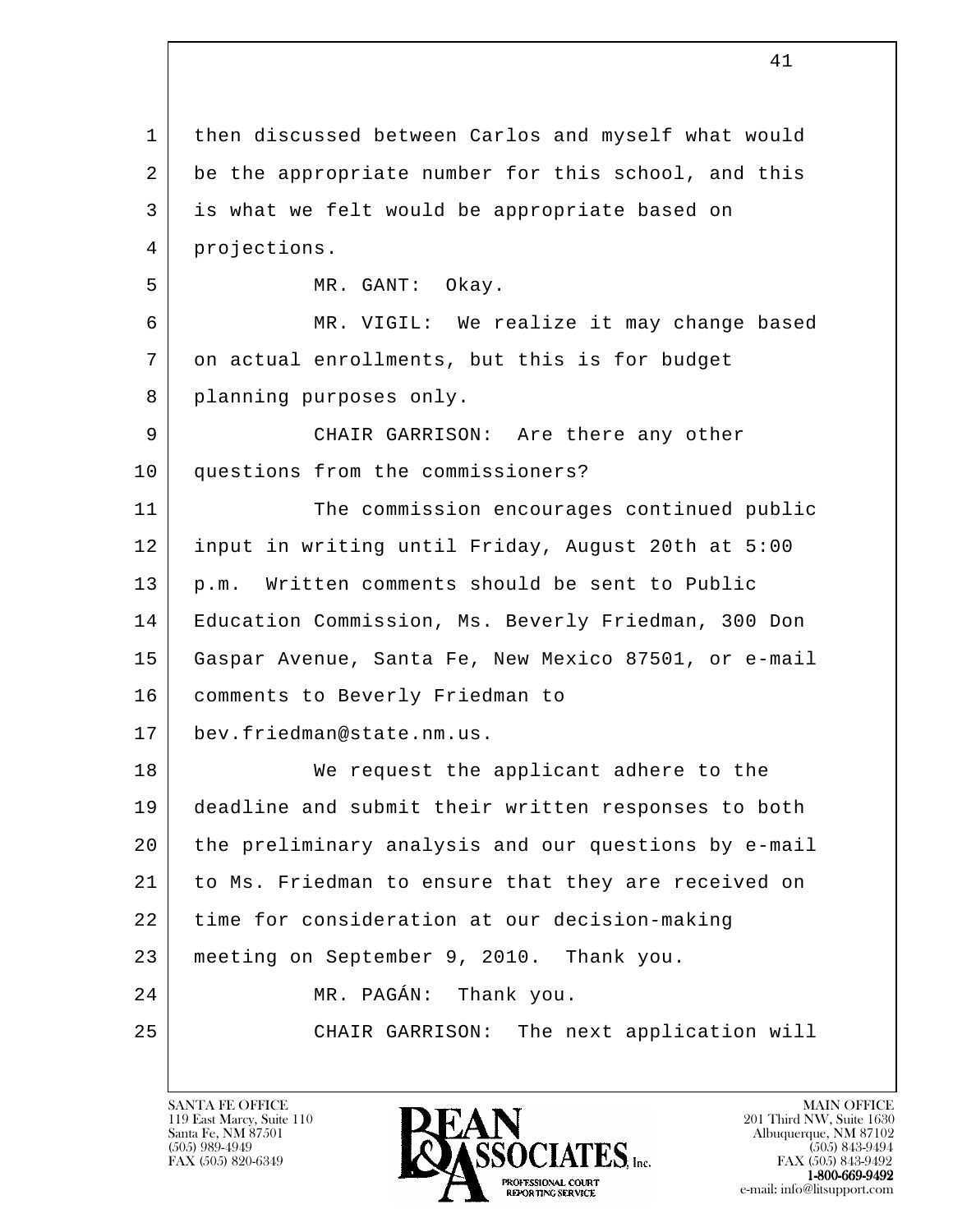|                | 42                                                                                                                                                                |
|----------------|-------------------------------------------------------------------------------------------------------------------------------------------------------------------|
| $\mathbf{1}$   | be Kids' College Academy, Charter K-8 School.                                                                                                                     |
|                |                                                                                                                                                                   |
| $\sqrt{2}$     | THE REPORTER: I have to start a new file.                                                                                                                         |
| $\mathfrak{Z}$ | CHAIR GARRISON: All right. We will take                                                                                                                           |
| $\overline{4}$ | a five minute break.                                                                                                                                              |
| 5              | (The hearing concluded at 8:54 a.m.)                                                                                                                              |
| 6<br>7         |                                                                                                                                                                   |
| 8              |                                                                                                                                                                   |
| 9              |                                                                                                                                                                   |
| $10$           |                                                                                                                                                                   |
| 11             |                                                                                                                                                                   |
| 12             |                                                                                                                                                                   |
| 13             |                                                                                                                                                                   |
| 14             |                                                                                                                                                                   |
| 15             |                                                                                                                                                                   |
| 16             |                                                                                                                                                                   |
| $17$           |                                                                                                                                                                   |
| 18             |                                                                                                                                                                   |
| 19             |                                                                                                                                                                   |
| 20             |                                                                                                                                                                   |
| 21             |                                                                                                                                                                   |
| 22             |                                                                                                                                                                   |
| 23             |                                                                                                                                                                   |
| 24             |                                                                                                                                                                   |
| 25             |                                                                                                                                                                   |
|                |                                                                                                                                                                   |
|                | <b>SANTA FE OFFICE</b><br><b>MAIN OFFICE</b><br>119 East Marcy, Suite 110<br>201 Third NW, Suite 1630                                                             |
|                | <b>EAN</b><br>ASSOCIATES, Inc.<br>Santa Fe, NM 87501<br>Albuquerque, NM 87102<br>$(505)$ 989-4949<br>$(505)$ 843-9494<br>FAX (505) 820-6349<br>FAX (505) 843-9492 |

1-800-669-9492 e-mail: info@litsupport.com